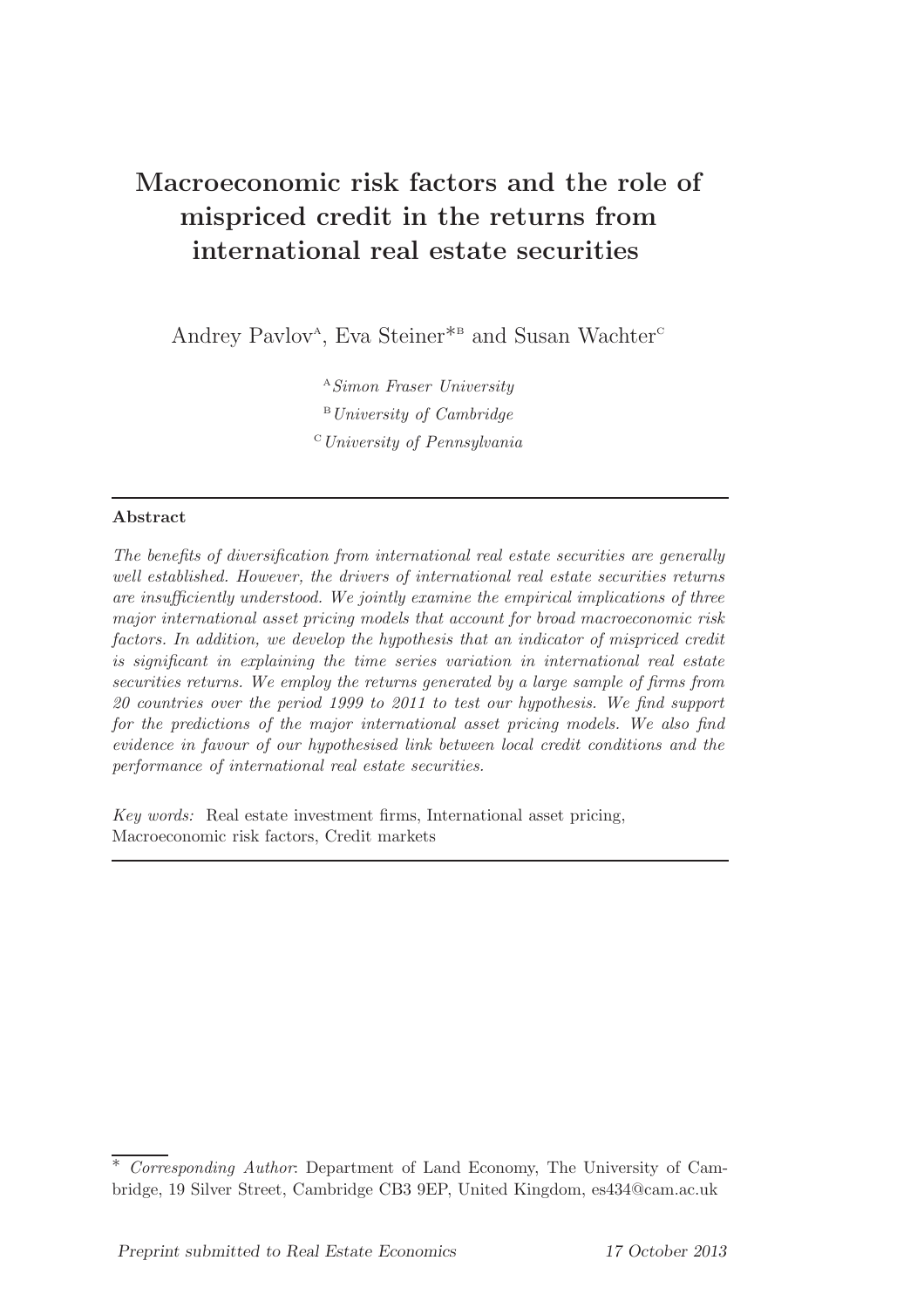#### Introduction

What are the factors that drive the returns on international real estate securities? Empirical research has established the importance of the world stock market, regional influences, and firm-level characteristics such as size and value effects.<sup>1</sup> However, Worzala and Sirmans (2003) conclude that the return drivers of international real estate securities are insufficiently understood. Research in international asset pricing highlights the role of macroeconomic factors, in particular a global market factor, inflation and foreign exchange rate risks (Grauer, Litzenberger, and Stehle, 1976; Sercu, 1980; Solnik, 1974). Yet, the canonical influence of macroeconomic factors on international real estate securities has not been established.<sup>2</sup>

In this paper, we jointly examine the empirical implications of the major international asset pricing models for the time series of international real estate securities returns. Moreover, we employ this framework to identify the influence of an additional macroeconomic factor that derives from the local credit market conditions and is intricately linked to the local real estate markets. We develop a testable hypothesis of how local credit market conditions and the mispricing of credit may impact the returns from international real estate securities. Consequently, we augment our international asset pricing model with a measure of mispriced credit. This measure captures underpriced default risk and is based on the asset price response to changes in the lending spread in an economy. <sup>3</sup>

The relationship between macroeconomic risk factors, credit market conditions and firm performance is arguably of particular interest in the context of real estate securities. These securities represent an interesting case study for two main reasons. Firstly, real estate is especially sensitive to credit market conditions as the asset class is characterised, amongst others, by fixed short-run supply and high capital intensity. Secondly, investors commonly employ real estate stocks in order to gain exposure to the underlying direct real estate, the performance of which is linked to the macroeconomy. As a result, the structure of the empirical relationships between macroeconomic risk factors, credit market conditions and the performance of real estate securities seems to be a natural but, to date, under-researched question.

<sup>1</sup> See, for example, Bond, Karolyi, and Sanders (2003); Case, Goetzmann, and Rouwenhorst (1999); Eichholtz and Huisman (2001); Eichholtz, Huisman, Koedijk, and Schuin (1998); Hamelink and Hoesli (2004); Ling and Naranjo (2002).

<sup>2</sup> A notable exception in this context is Bardhan, Edelstein, and Tsang (2008) who consider the local term spread and an indicator of a country's economic openness.

 $3^{3}$  Allen (2001); Allen and Gale (1999); Pavlov and Wachter (2009).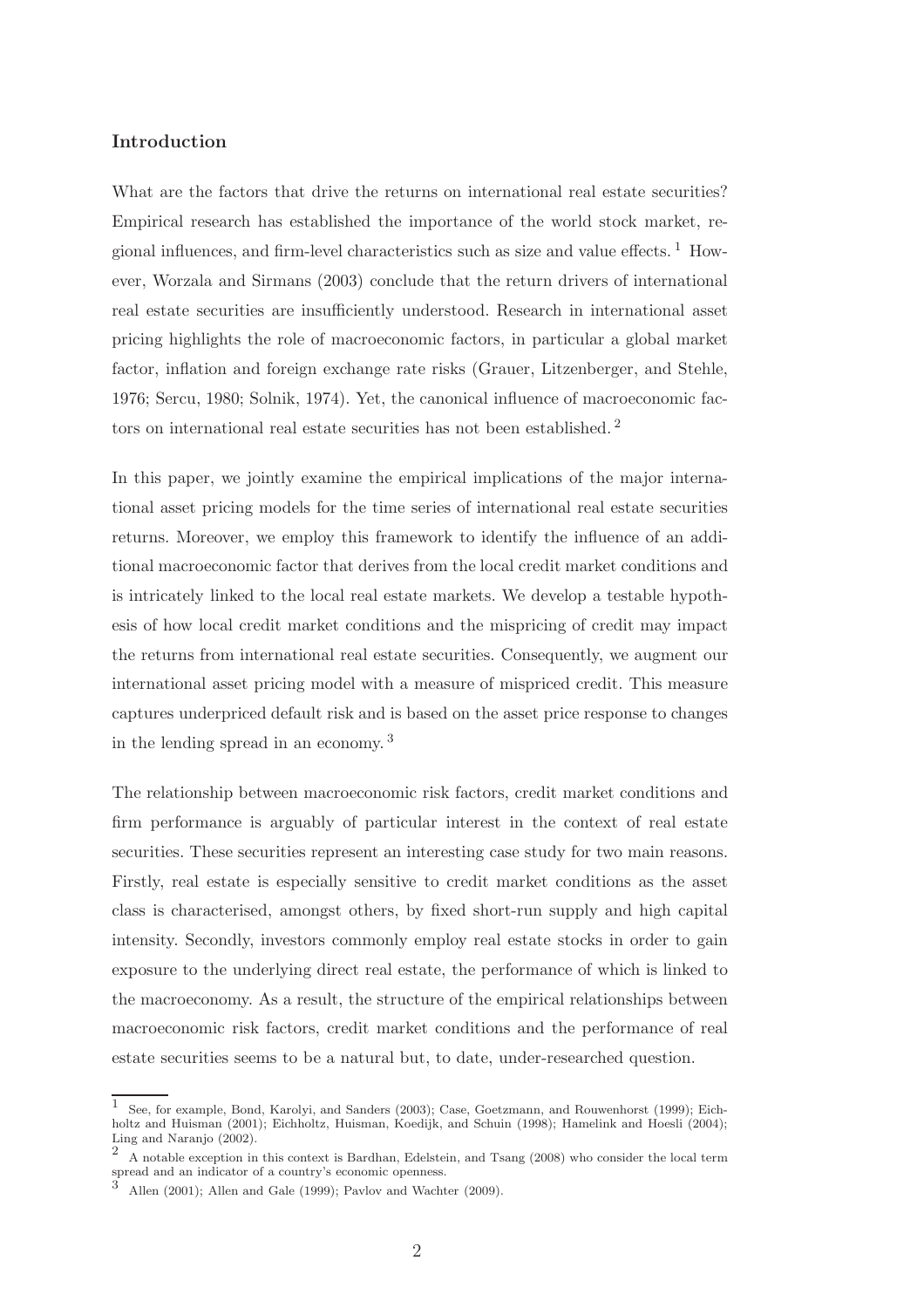We primarily establish empirical evidence for the role of macroeconomic factors in explaining the time series of international real estate returns. In addition, our analysis also contributes to the literature on the relationship between credit market conditions and the performance of real estate and financial assets. Research to date has established the role of the credit volume supplied in an economy in driving real estate values (Glick and Lansing, 2010; Mian and Sufi, 2009; Pavlov and Wachter, 2011b). However, credit volume is endogenously determined within the economy. Without information on the pricing of credit it is impossible to identify whether credit volume changes as a result of demand or supply effects, such as reduced credit standards, which are commonly named as a driver of unsustainable real estate values. We contribute to this debate by focusing on the relationship between the pricing of debt, the value of real estate assets and how this filters through to the performance of financial assets that are linked to real estate assets.

Further, research has only begun to attempt to identify the driving forces behind the complex interactions between credit and real estate values. The existing literature in this area largely focuses on the residential sector. There are relatively fewer studies to date that examine commercial real estate. <sup>4</sup> Here, we expand on this research by examining firm returns in the context of an international asset pricing model that includes proxies for aggregate risk factors such as the return on the world stock market as well as residual country-level stock market factors and other macroeconomic variables. Our framework allows us to control for the argument put forward in Favilukis, Kohn, Ludvigson, and van Nieuwerburgh (2012) that aggregate risk drives real estate values via an easing of credit standards and thus expansion of credit availability. Therefore, our set-up enables us to contribute to this literature by isolating the effects related to the pricing of credit that are at play within the real estate sector, net of changes in the perception of aggregate risk in the economy.

The remainder of this article is structured as follows. Section 4 reviews the related literature. Section 7 describes our empirical methodology. Section 12 outlines data and descriptive statistics. Sections 14 and 18 discuss results and robustness tests. Section 18 concludes.

Exceptions are Allen (2001); Allen and Gale (1999); Pavlov and Wachter (2011b).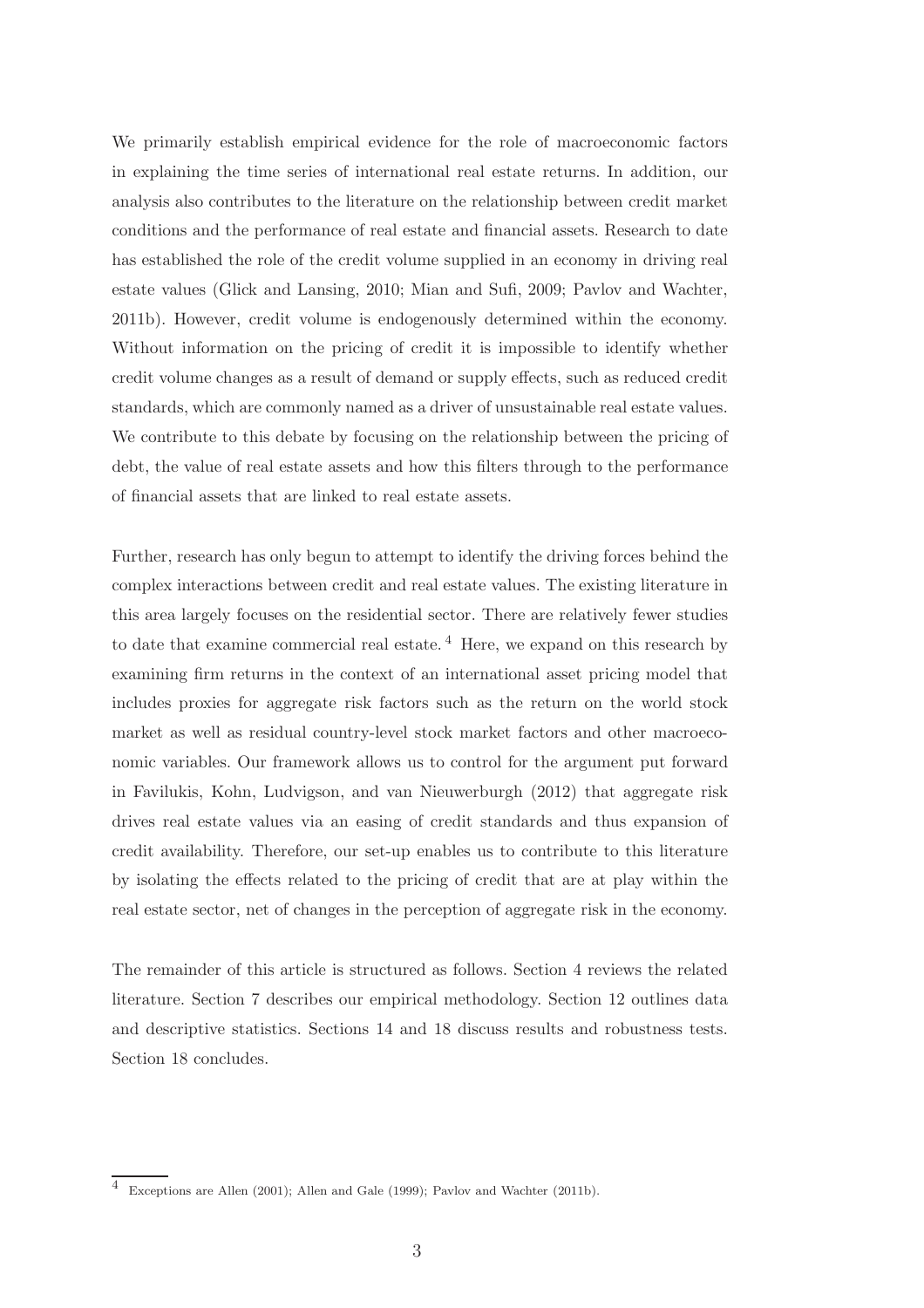## Related literature

The conceptual background for this study is given by the international asset pricing literature. Three seminal models describe international security returns as a function of a global market factor, inflation and foreign exchange rate risk (Grauer, Litzenberger, and Stehle, 1976; Sercu, 1980; Solnik, 1974). Consistent with evidence from the US stock market, firm characteristics such as size and book-to-market ratio also appear to capture a significant proportion of the cross-sectional and time series variation in international stock returns (Fama and French, 1998, 2011). However, it remains unclear whether underlying fundamental risks (Fama and French, 1996) or behavioural biases (Daniel and Titman, 1997; Lakonishok, Shleifer, and Vishny, 1994) drive the premiums on these factors. Further, there is an ongoing debate about whether any international factor, macroeconomic or characteristic-based, derives its premium locally or globally (Bekaert, Hodrick, and Zhang, 2009; Fama and French, 1998; Griffin, 2002; Hou, Karolyi, and Kho, 2011). Multi-factor asset pricing models appear to explain a significant proportion of the variation in real estate security returns in a domestic (US) context (Chan, Hendershott, and Sanders, 1990; Karolyi and Sanders, 1998; Ling and Naranjo, 1997, 1999; Ling, Naranjo, and Ryngaert, 2000). Against this background, and with increasing data availability, the real estate literature has begun to address some of these questions in the context of international real estate asset pricing.

A number of empirical studies examine the evidence for global versus regional factors in explaining the returns on international real estate securities (Case, Goetzmann, and Rouwenhorst, 1999; Eichholtz and Huisman, 2001; Eichholtz, Huisman, Koedijk, and Schuin, 1998; Ling and Naranjo, 2002). This evidence generally supports the notion of global pricing alongside the significance of a residual local or regional market factor that persists in the presence of the global factor. A parallel stream of studies expands the set of potential predictors to international firm-level characteristic factors and presents evidence that generally supports the importance of the value and size effects (Bond, Karolyi, and Sanders, 2003; Eichholtz and Huisman, 2001; Hamelink and Hoesli, 2004). There is also empirical evidence for the significance of macro variables such as the local term spread or an indicator of a country's economic openness in pricing international real estate securities (Bardhan, Edelstein, and Tsang, 2008). Nevertheless, the literature to date stops short of jointly estimating the relative impact of the three factors derived from the international asset pricing models on the time series of international real estate security returns.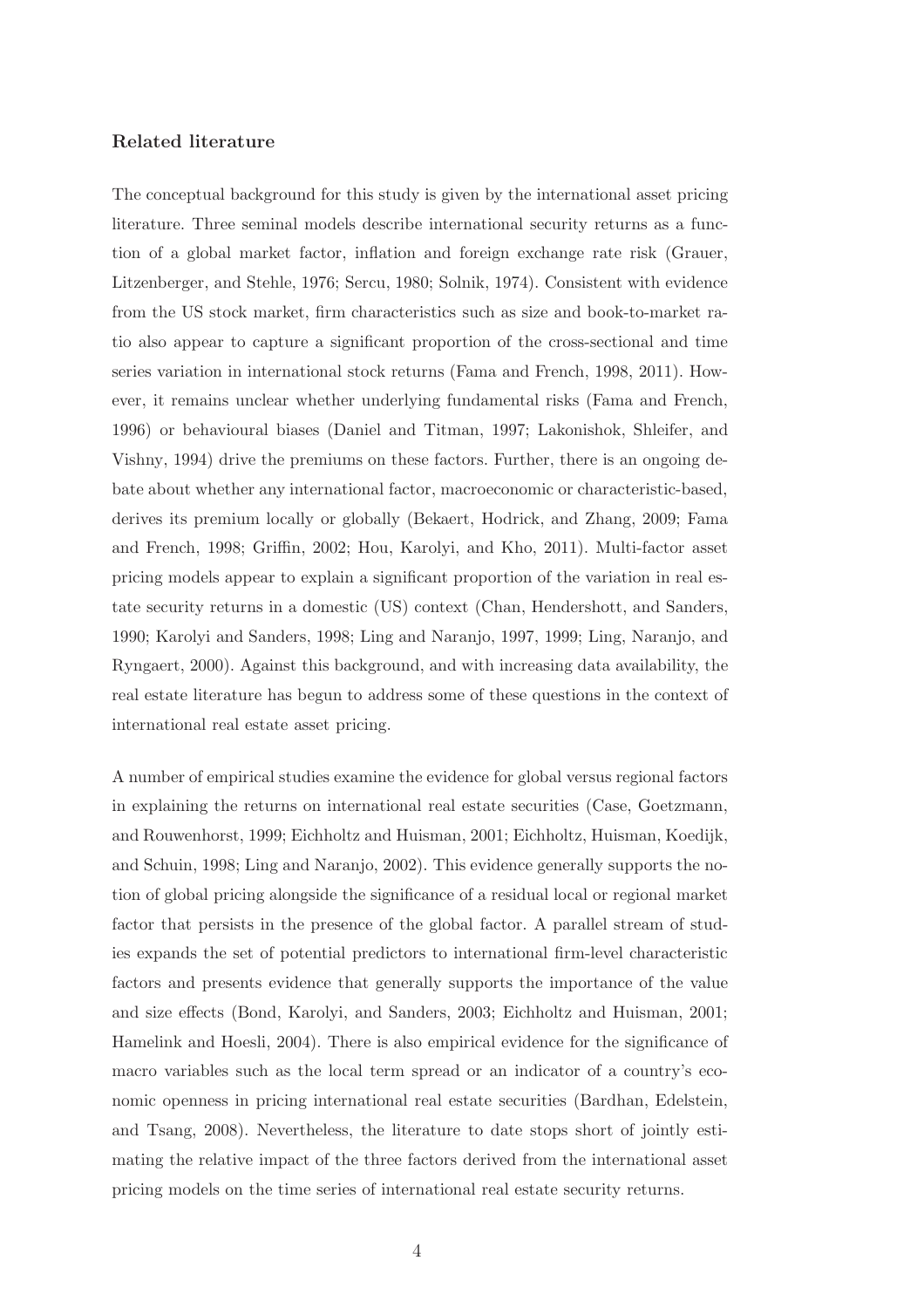Research suggests that the relationship between the returns on (international) real estate securities and the performance of the underlying direct real estate markets is weak. <sup>5</sup> This result seems puzzling as theory suggests that the two markets are linked through the relative cost of capital (Carlson, Titman, and Tiu, 2010).

In parallel, the meltdown of global real estate markets in 2008 has fuelled considerable interest in the factors that facilitate the rapid appreciation and subsequent decline of international real estate values. Theory predicts complex interactions between the real and financial sectors in propagating shocks through the economy (Bernanke, Gertler, and Gilchrist, 1996; Kiyotaki and Moore, 1997), but the direction of the relationship between credit and real estate values remains unclear. Research has established evidence that credit fuels house prices (Glick and Lansing, 2010; Mian and Sufi, 2009; Pavlov and Wachter, 2011b) and that house prices influence credit supply (Goetzmann, Peng, and Yen, 2012). Further, research on the nature of the mechanism through which credit conditions affect house prices is scarce. Our understanding of the channels through which financial intermediation, and especially the price of credit, rather than credit volume, affects global real estate values remains incomplete. <sup>6</sup>

We provide a comprehensive analysis that jointly examines the main empirically testable implications from the three major international asset pricing models as they pertain to global market risk, foreign exchange and inflation risk. Therefore, we offer an attempt to unify prior research into global versus local and macroeconomic factors in international real estate securities returns. We employ this framework in order to explore an additional return-driving factor. This factor relates to the potential systematic underpricing of put options embedded in non-recourse loans for real estate assets. <sup>7</sup> We exploit data on global real estate firms in order to determine the influence of macroeconomic factors on firm returns and relate firm-level asset pricing to a potential mechanism of interaction between real and financial markets.

<sup>5</sup> See, for example, Clayton and MacKinnon (2001, 2003); Giliberto (1990); Gyourko and Keim (1992); Ling and Naranjo (1999); Martin and Cook (1991); Myer and Webb (1993); Pavlov and Wachter (2011a); Seck (1996).

 $6$  The distinction between residential and commercial real estate in this context is not trivial as the marginal price-setting investor in the commercial sector is likely to be an institution holding a diversified portfolio of assets. Theory predicts that a diversified investor will place relatively more importance on systematic risk and less importance on idiosyncratic risk.

<sup>7</sup> As such, this study also builds on the prior work of Allen (2001); Allen and Gale (1999); Pavlov and Wachter (2004, 2006, 2009).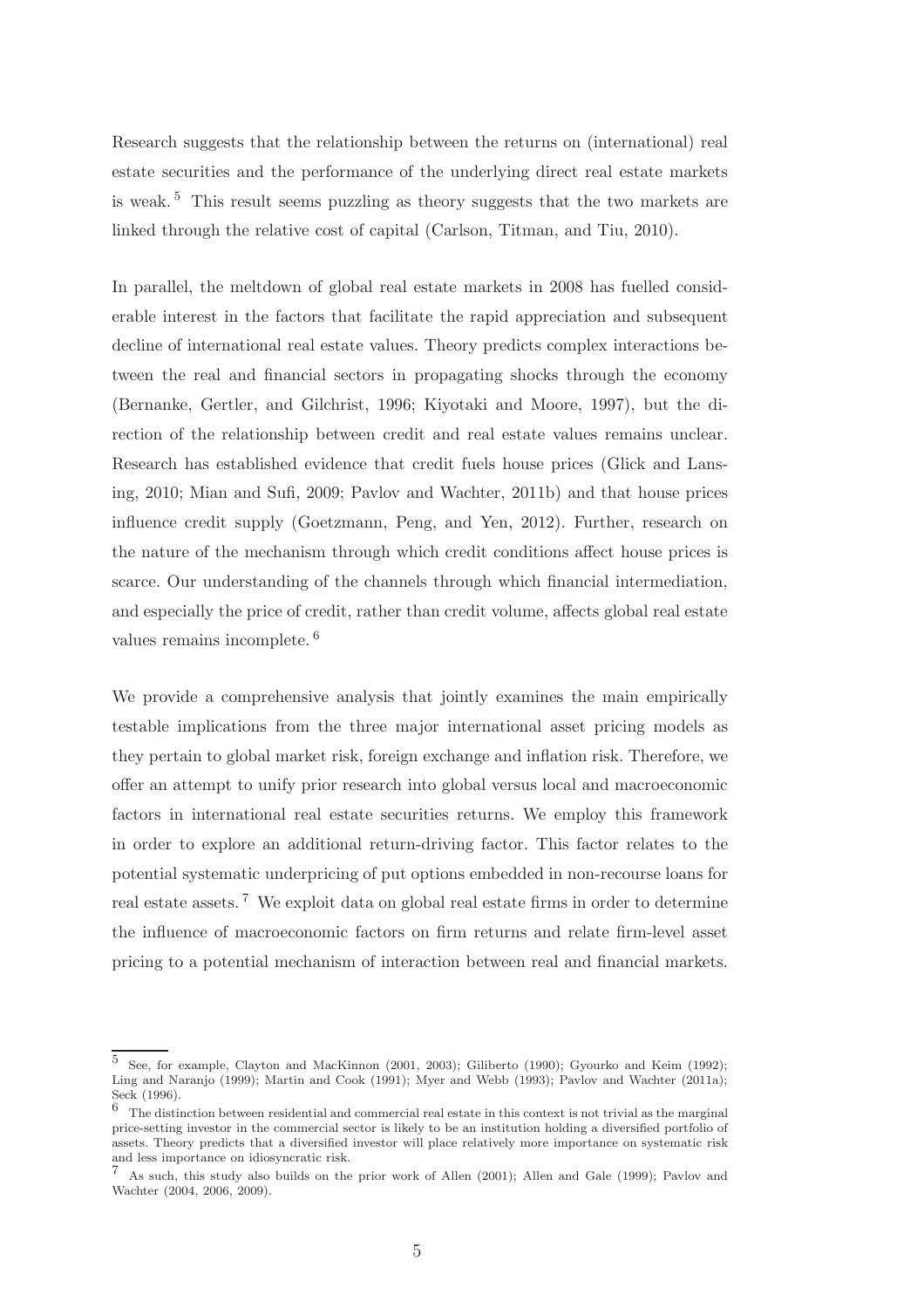#### Methodology

#### Macroeconomic risk factors

Our primary objective is to establish empirical evidence for the role of macroeconomic factors in explaining the time series of returns from international real estate securities.<sup>8</sup> We adopt the perspective of a US-investor in this study, focusing on US\$-denominated returns, US T-bills as the risk-free rate and foreign exchange rate risks measured relative to the US\$. We estimate the following global panel model, allowing for random security-specific effects, as indicated by a Hausman test:

$$
r_{jt} = \theta_0 + \theta_1 r_{wt} + \theta_2 r_{ct}^{\perp} + \theta_3 r_{et}^{\perp} + \theta_4 e_t + \theta_5 \lambda_t + \theta_6 i_t^{US} + \omega_{jt}
$$
\n<sup>(1)</sup>

where  $r_{jt}$  is the excess monthly total return over the risk free rate on security j. All predictors are expressed as excess returns over the risk free rate. The residual  $\omega_{jt} = \overline{\omega}_{jt} + \xi_j$  contains security-specific effects. We cluster standard errors by firm to be robust to heteroskedasticity and autocorrelation (Hoechle, 2007; Petersen, 2009; Thompson, 2011). We also include year fixed-effects to account for latent macroeconomic shocks.

International asset pricing models typically consider firm returns to be positively related to a global market factor. We therefore include the returns on a global stock market proxy,  $r_{wt}$ , in our regression. Following Bond, Karolyi, and Sanders (2003), we add a residual country factor,  $r_{ct}^{\perp}$ , from the projection:

$$
r_{ct} = \alpha_c + \beta_c r_{wt} + \epsilon_{ct} \tag{2}
$$

where  $r_{ct}$  is the monthly excess total return on country c's main stock market index over the risk free rate,  $r_{wt}$  is the monthly excess world market return, and  $\epsilon_{ct}$  is the residual representing the orthogonalised country factor  $r_{ct}^{\perp}$ . Similarly, we control for a residual real estate factor (Bond, Karolyi, and Sanders, 2003) from the projection:

$$
r_{et} = \alpha_e + \beta_{e1} r_{wt} + \beta_{e2} r_{ct} + \nu_{et} \tag{3}
$$

where variables are defined as in  $(2)$ ,  $r_{et}$  is the monthly excess total return on country e's  $EPRA/NAREIT$  listed real estate index over the risk free rate and  $\nu_{et}$  is the

<sup>8</sup> We focus on the time series of returns instead of testing the cross-section as the number of cross-sectional units (countries) in the final sample is small (20 countries).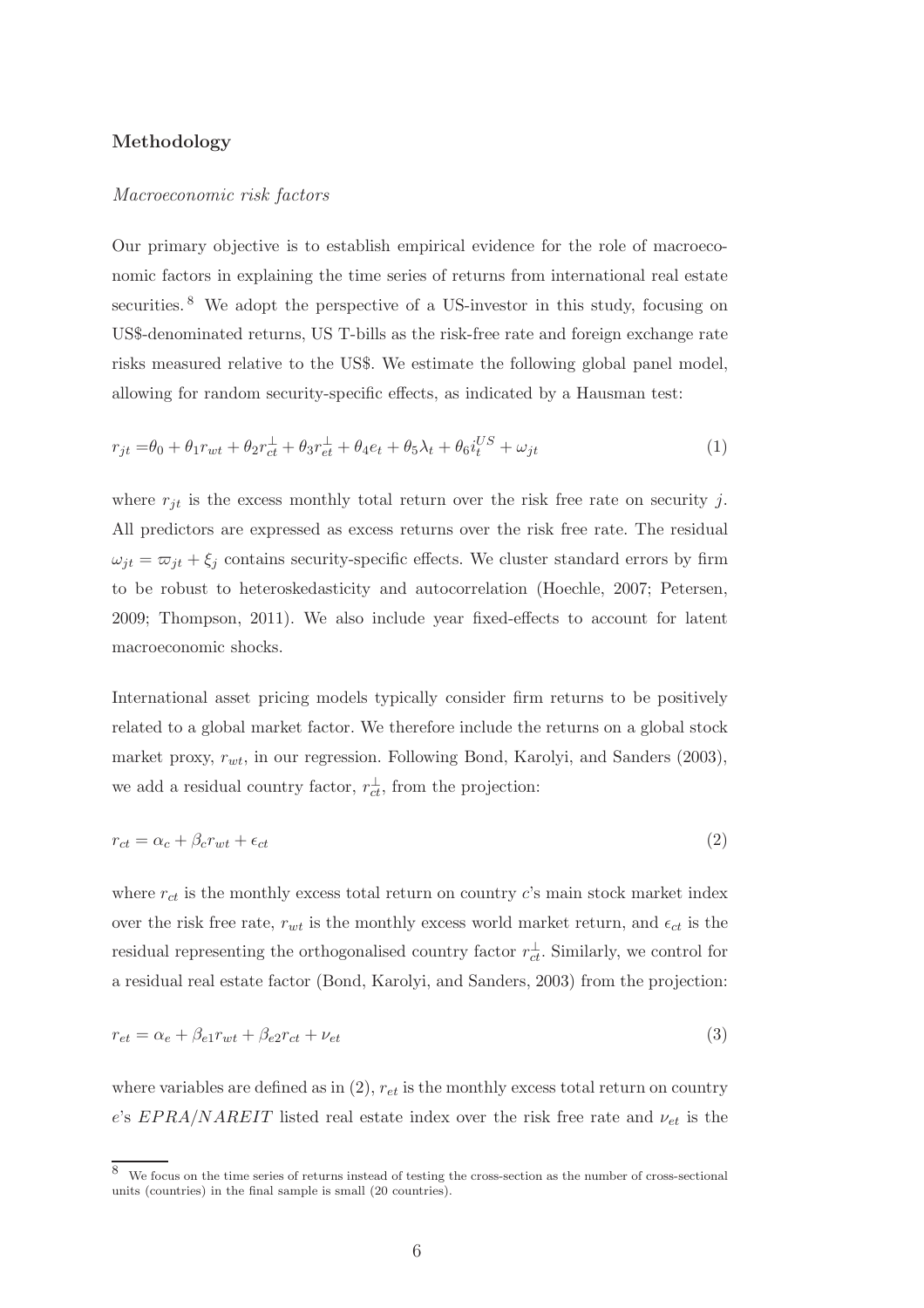residual representing the orthogonalised real estate factor  $r_{et}^{\perp}.$ 

Theory further predicts a positive relationship between exchange rate risk and security returns. We decompose the foreign exchange rates of our sample countries into a common and residual component. This approach helps reduce multicollinearity between commonly correlated exchange rates and preserves more information than using a broad index (Vassalou, 2000). Specifically, we project:

$$
r_{lt} = \delta_l + \sum \gamma_l r_{lt} + \eta_{lt} \tag{4}
$$

where  $r_{lt}$  is the monthly change (logged ratio of the exchange rate at time t over  $t-1$ ) in currency l's exchange rate relative to the US\$. We regress  $r_{lt}$  on the changes in all remaining  $L - 1$  exchange rates. The  $\eta_{lt}$  represent the residual components in currency  $l$ . We then obtain a time series of the average residual components  $e_t$ . We define the common component from (4) as  $\kappa_{lt} = r_{lt} - \delta_l - \eta_{lt}$ . Deviations from the period means  $\kappa_t$  are collected in  $\phi_{lt}$  to create a time series average  $\lambda_t$ , yielding:

$$
e_t = \frac{1}{L} \sum_{l=1}^{L} \eta_{lt} \quad \text{and} \quad \lambda_t = \frac{1}{L} \sum_{l=1}^{L} \phi_{lt}
$$
 (5)

International asset pricing models also consider inflation risks in international stock returns. We focus on the role of US inflation given the US-centric perspective of this study with the use of the US\$ as the numeraire currency, and the importance of the US economy in a global context. We filter US CPI data using an ARIMA  $(0,1,1)$ specification (Fama and Gibbons, 1984; Vassalou, 2000). The residuals represent unexpected inflation, which we include in the regression as  $i_t^{US}$  (Vassalou, 2000).

#### The role of mispriced credit

Our second objective is to examine the effect of mispriced credit on the returns from international real estate securities. Pavlov and Wachter (2004, 2006) show that mispricing of credit can occur when bank managers' myopia, limited liability, deposit insurance, or a combination of these factors, renders the market for credit inefficient.

Market inefficiency violates the Modigliani and Miller (1958) assumptions and thus allows the link between the prices of different forms of capital to break down. As a result, the price of credit can vary independently of the price of other forms of capital traded in efficient markets, especially equity. We consider the case where credit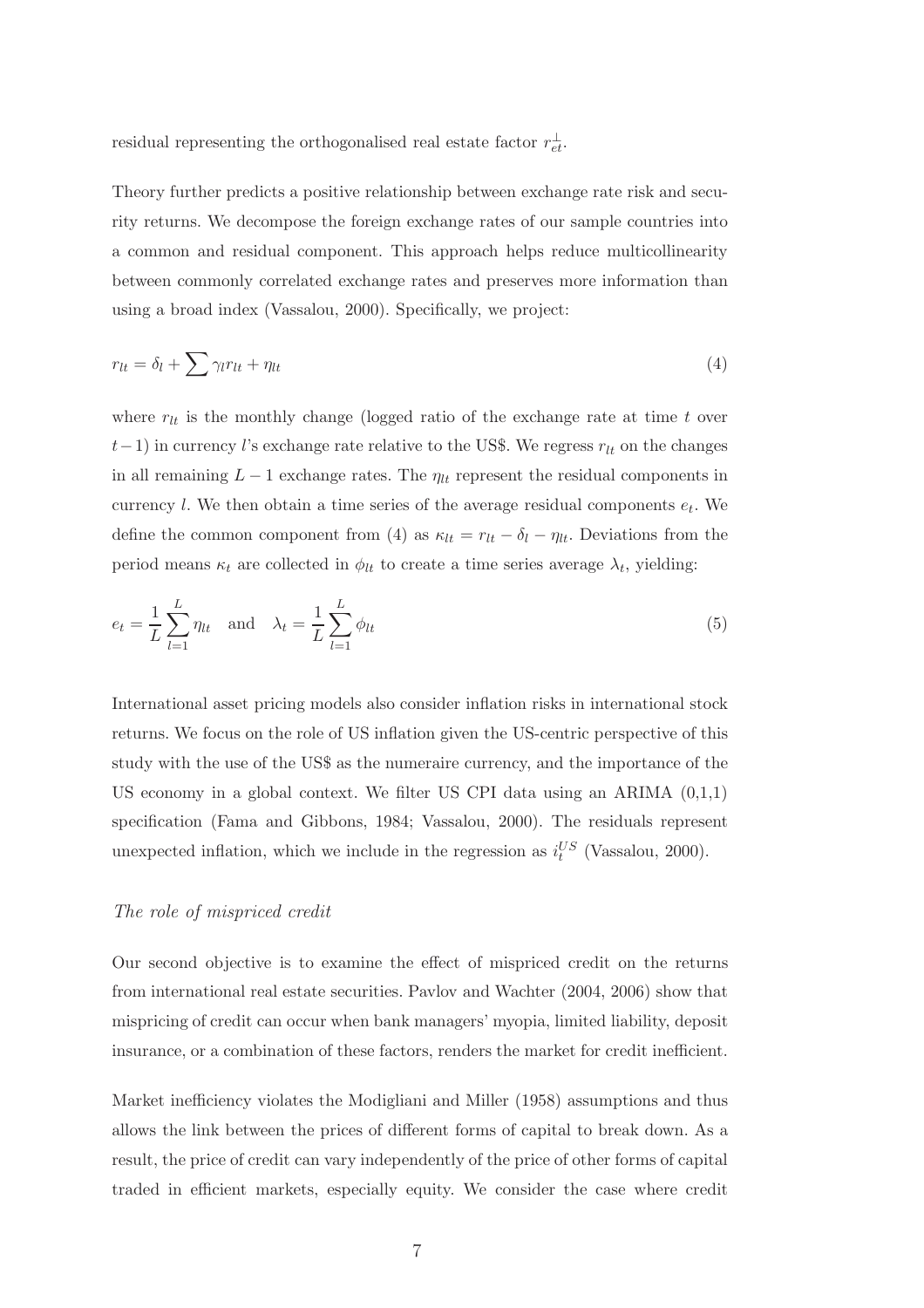market inefficiency manifests in underpricing of the put option that is embedded in non-recourse loans and whose value compensates the lender for default risk.

Our main hypothesis is primarily based on the work of Pavlov and Wachter (2009) who argue that underpriced credit inflates the value of real estate assets and in addition makes real estate markets relatively more sensitive to negative demand shocks. We propose that this model has a more general implication for the returns on listed real estate investment firms. If firms exploit underpriced debt, this produces excess free cash flow. Firms may use this excess cash to purchase real estate at the inflated values. Firms may also over-invest and pursue inefficient projects. Managers may employ such a strategy in an attempt to build corporate empires (Jensen, 1986, 1993; Jensen and Meckling, 1976). <sup>9</sup> Empire building commonly detracts from firm value as it is contrarian to shareholder interests. <sup>10</sup>

Pavlov and Wachter (2009) develop a market-based symptom of underpriced credit that is exploited in the market. We hypothesise an inverse relationship between current firm returns and this underpricing symptom in the last period. Investors disapprove of activities that represent an inefficient use of their funds (Jensen, 1986, 1993; Jensen and Meckling, 1976). The underpricing symptom that investors can observe using past firm returns allows them to assess to some extent whether managers engage in inefficient financing activities enabled by underpriced credit. Investors can penalise managers for these activities by bidding down the price of the stock, depressing returns in the current period. We expect that firms that exploit underpriced credit underperform relative to those firms that do not exploit inefficient credit markets. In order to test this hypothesis, we augment the asset pricing model described in (1) with the underpricing variable,  $\rho_{it}$ .

Pavlov and Wachter (2009) suggest that a negative correlation between changes in the default spread and firm returns indicates underpricing of credit exploited by the firm. The default spread declines either due to a reduction in the expected future volatility of firm returns or underpricing of default risk. Lenders and borrowers have a strong incentive to hide underpricing. No lender would admit to charging too little for a loan, and no borrower would ever suggest that their business is riskier than

<sup>9</sup> For instance, Ghosh, Giambona, Harding, and Sirmans (2011) find evidence consistent with empirebuilding in REIT capital structure choices.

 $10$  While it would be interesting directly to examine the impact of over-investment, we believe that this is beyond the scope of this paper. In the context of this study, it would be very difficult to explicitly measure over-investment driven by underpriced credit as we cannot observe a counter-factual outcome as to what managers would have done in the absence of mispriced credit.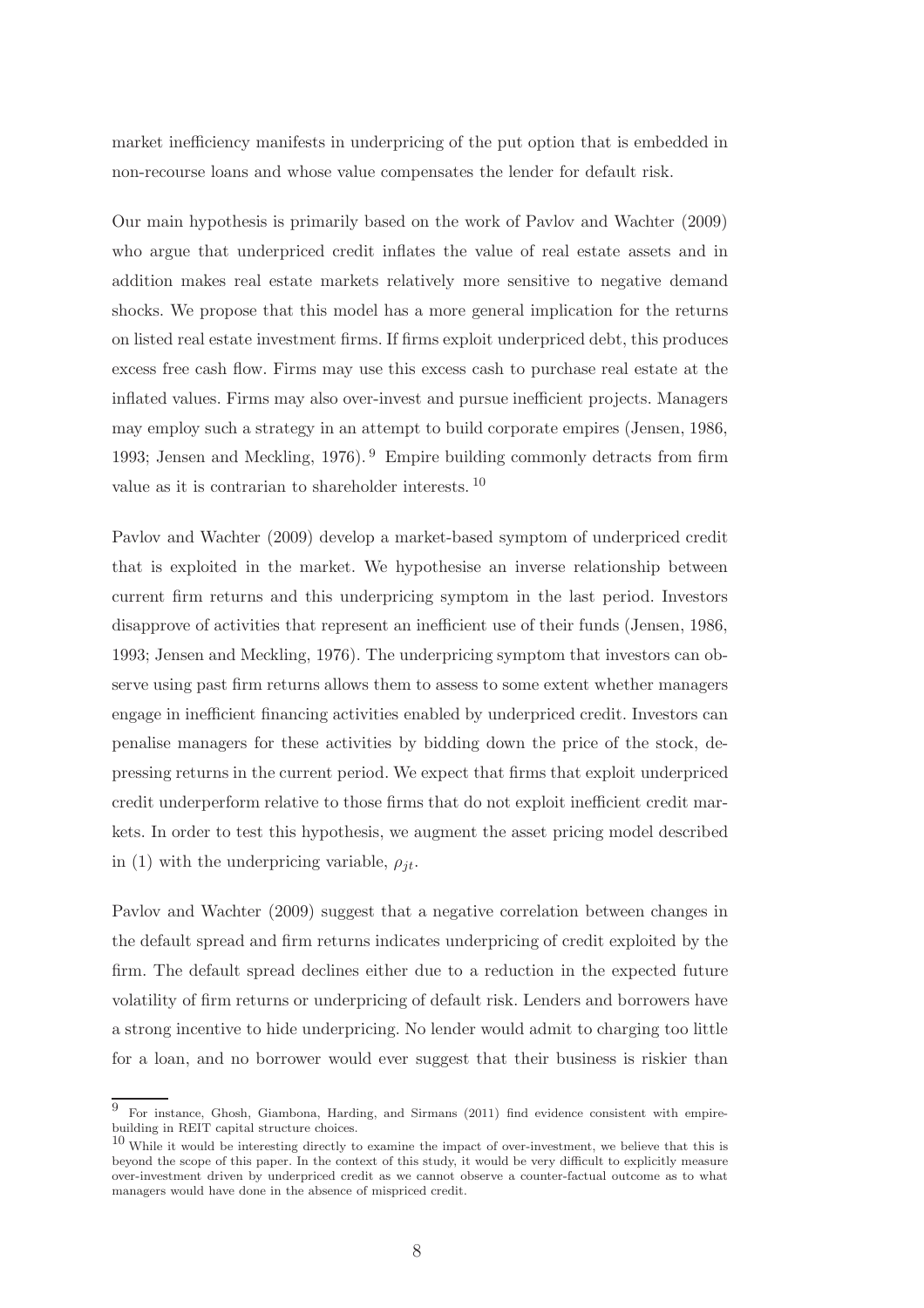implied by their borrowing rate. It is therefore impossible for outsiders to distinguish between the two causes of declining default spreads. We need to identify a signal that responds differentially to the two possible causes of default spread declines.

One such variable is the equity price of the firm, assumed to be efficient. If the default spread declines because the future expected volatility of the firm declines, there is little impact on the equity price. Marginal equity investors are diversified and individual volatility concerns them only through its impact on the covariance with the broad market. This effect is likely small.

On the other hand, if the default spread declines because the firm is accessing underpriced financing, this substantially impacts the equity price. Underpriced financing is no different than any other underpriced input, and it benefits the owners dollar for dollar. If underpricing is prevalent in the economy, then it lifts the asset prices for all assets in fixed supply, such as real estate. This further benefits the equity holders of real estate firms.

In summary, equity prices increase substantially if default spreads fall because of underpricing, and change little if default spread changes rationally in response to changes in firm volatility (which is diversifiable). Therefore, credit underpricing generates a negative correlation between equity returns and changes in default spreads, while correct pricing generates little or no correlation. Therefore, we can use the correlation between equity returns and changes in the default spread as an observable and objective symptom of underpricing. The above reasoning is formally laid out in Pavlov and Wachter (2009).

We calculate this correlation as follows:

$$
\rho_{jt} = corr(r_j, \Delta_c^D) \tag{6}
$$

where  $r_i$  is a column vector containing the monthly total returns on security j from time  $t - 24$  to t and  $\Delta_c^D$  is a column vector containing the monthly changes in the default spread in security j's domicile c over the same period.<sup>11</sup>

We proxy the default spread using the spread in country c's main lending and deposit rates (Pavlov and Wachter, 2009). Each element in the vector  $\rho_{it}$  corresponds to a

 $\frac{11}{11}$  The focus on the lending spread in the domicile might introduce a bias for firms that invest and thus potentially borrow in countries outside their domicile. However, there appears to be only a small number of firms in this category.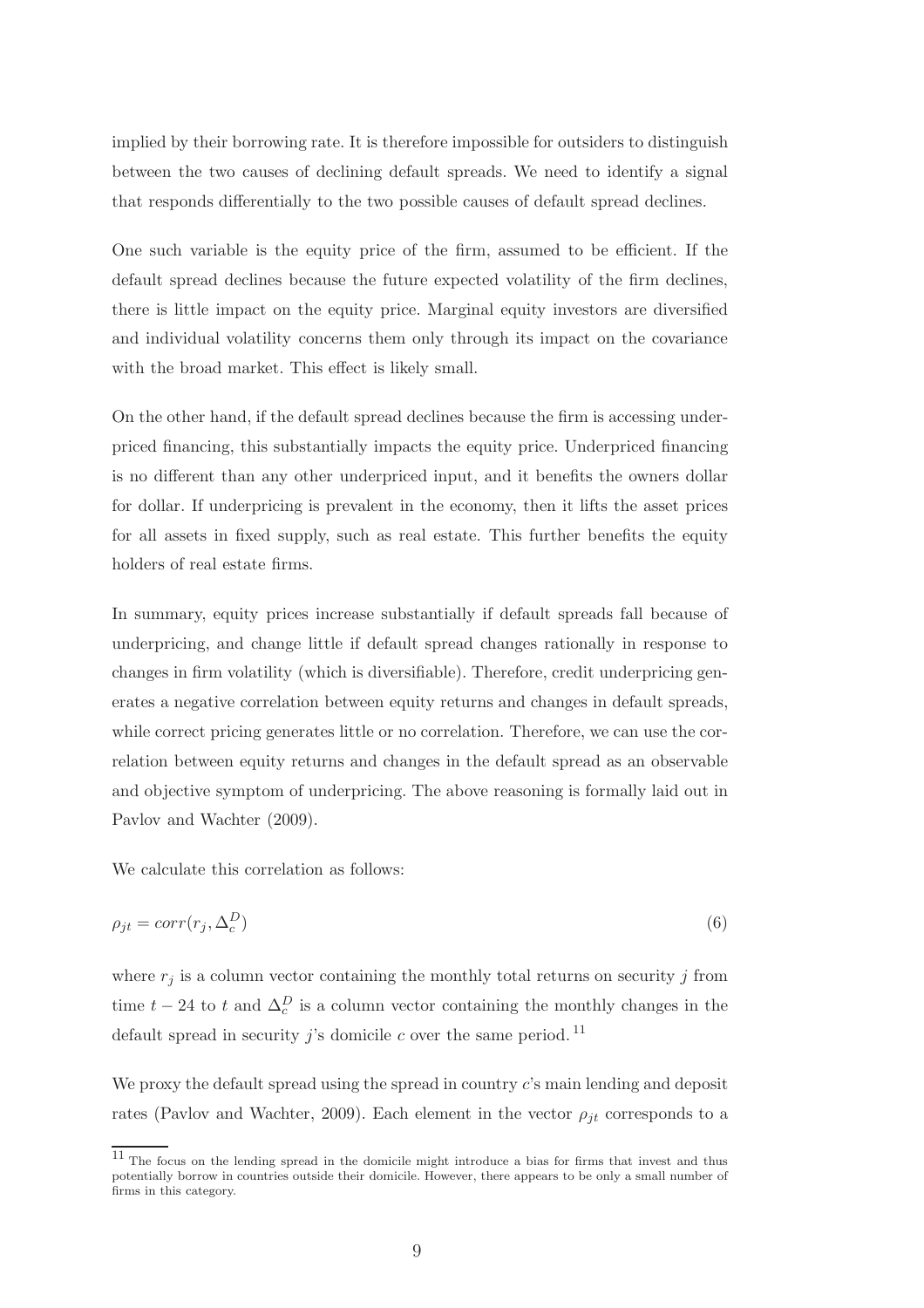monthly observation of a rolling 24-month correlation value.<sup>12</sup>

We specify the augmented asset pricing model with the lagged values of the inverse of  $L.\rho_{it}$ :

$$
r_{jt} = \theta_0 + \theta_1 r_{wt} + \theta_2 r_{ct}^{\perp} + \theta_3 r_{et}^{\perp} + \theta_4 e_t + \theta_5 \lambda_t + \theta_6 i_t^{US} + \theta_7 L \rho_{jt}^{Inv} + \omega_{jt}
$$
(7)

If firms exploit underpriced debt, they will exhibit positive values of  $\rho_{jt}^{Inv}$ . We anticipate that these firms underperform relative to their peers and expect a negative sign for the coefficient of the inverse underpricing variable  $\rho_{jt}^{Inv}$ . The fact that we lag  $\rho_{jt}^{Inv}$  also helps alleviate concerns surrounding a potential tautology between the dependent variable and this predictor containing a function of firm returns.

Note that the underpricing symptom does not mechanically force a firm exhibiting the symptom to under- or outperform. To see this, recall that the symptom is based on the correlation between changes in the default spread and stock returns. A firm can quite easily exhibit the correlation and underperform in the long run, as we hypothesise. Mechanically, a firm can also exhibit the symptom and outperform. In other words, a firm that underperforms on average over the study period can still have short-term fluctuations, positive or negative, depending on the most recent changes in the default spread in the economy. Even a firm without any positive return events can exhibit a negative correlation between returns and spreads simply based on the variation in the magnitude of negative returns, as the formula for correlation subtracts the mean of each series.

We also estimate this model with the underpricing symptom calculated on the basis of the residual returns filtered using the asset pricing model in (1) instead of the raw returns as described in (6).

## Control variables

We control for firm leverage using semi-annual data on total debt-to-equity ratios, obtained from SNL. We include the debt-to-equity ratio as potentially highly levered firms may be more sensitive to changes in the lending spread even in the absence of mispriced credit or without exploiting any mispriced credit that may be present.

 $\overline{12}$  The choice of this time window balances economic and statistical considerations. Real investment decisions need to adjust to changes in the cost of borrowing and the results must manifest in returns, suggesting a substantial lag before an effect becomes observable. At the same time, we aim to keep the window short in order to alleviate smoothing effects. Our main results are robust to employing alternative windows, such as 12 and 18 months, which we believe are reasonable given the overall length of the sample.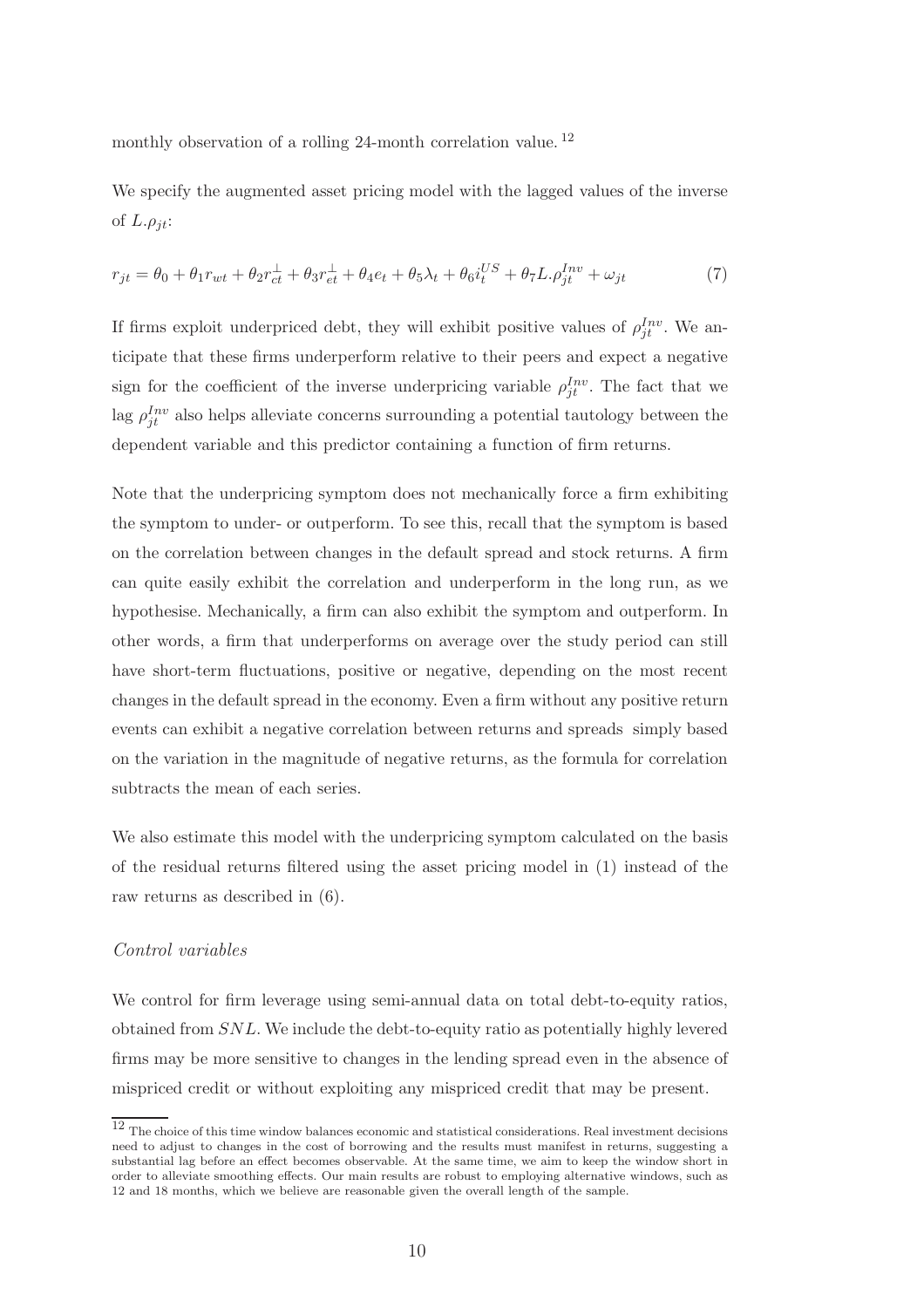We control for firm size, proxied by the log of the annual market capitalisation of the firm in millions of current US\$ from SNL as this variable may potentially impact on the responsiveness of firm returns to macroeconomic shocks and thus influence any relationship we identify between firm performance and the variables of interest.

We also include an indicator variable that takes the value of one if a firm has elected the REIT status in order to control for potential differences between REITs and unregulated real estate investment firms in the sample, as our study focuses on a period when REIT regimes were introduced in many of the sample countries. The underlying information is from SNL.

Further, we control for country-level governance using the dataset on Worldwide Governance Indicators (WGI) provided by the World Bank, as mispriced credit may be more easily exploited in countries where governance is weak. The WGI data comprises six separate governance measures. We have aggregated these measures into a single, equally-weighted average per country and year. Prior to 2002, the WGI were published on a bi-annual basis. In these cases, we have included the results from a linear interpolation between the dates available to fill missing values.

Lastly, we include year- and country-fixed effects in order to capture latent economic shock factors and country-specific influences, such as changes in legislation.

## Data

Or sample comprises the monthly total returns on all listed real estate investment firms on *SNL Financial*. Macroeconomic data on real GDP, CPI and deposit as well as lending rates is from the IMF, the World Bank and Global Financial Data (GFD). Monthly total returns on country-level and world stock market proxies, EPRA/NAREIT country-level listed real estate indices and foreign exchange rate data are obtained from Datastream. We include the returns on the 1-month US treasury bill as proxy for the risk-free rate. <sup>13</sup>

The SNL global database is comprehensive from 1999 onwards. We begin the full study period in 1999 and end in 2011, covering a full economic real estate cycle. Return data and GDP are denominated in US\$ and all foreign exchange rates are expressed relative to the US\$. The initial sample contains data on 585 firms from 20 countries, comprising of a total of 60,261 firm-month return observations.

 $^{13}$  The data is obtained from  $\hbar ttp$  : //mba.tuck.dartmouth.edu/pages/faculty/ken.french/data\_library.html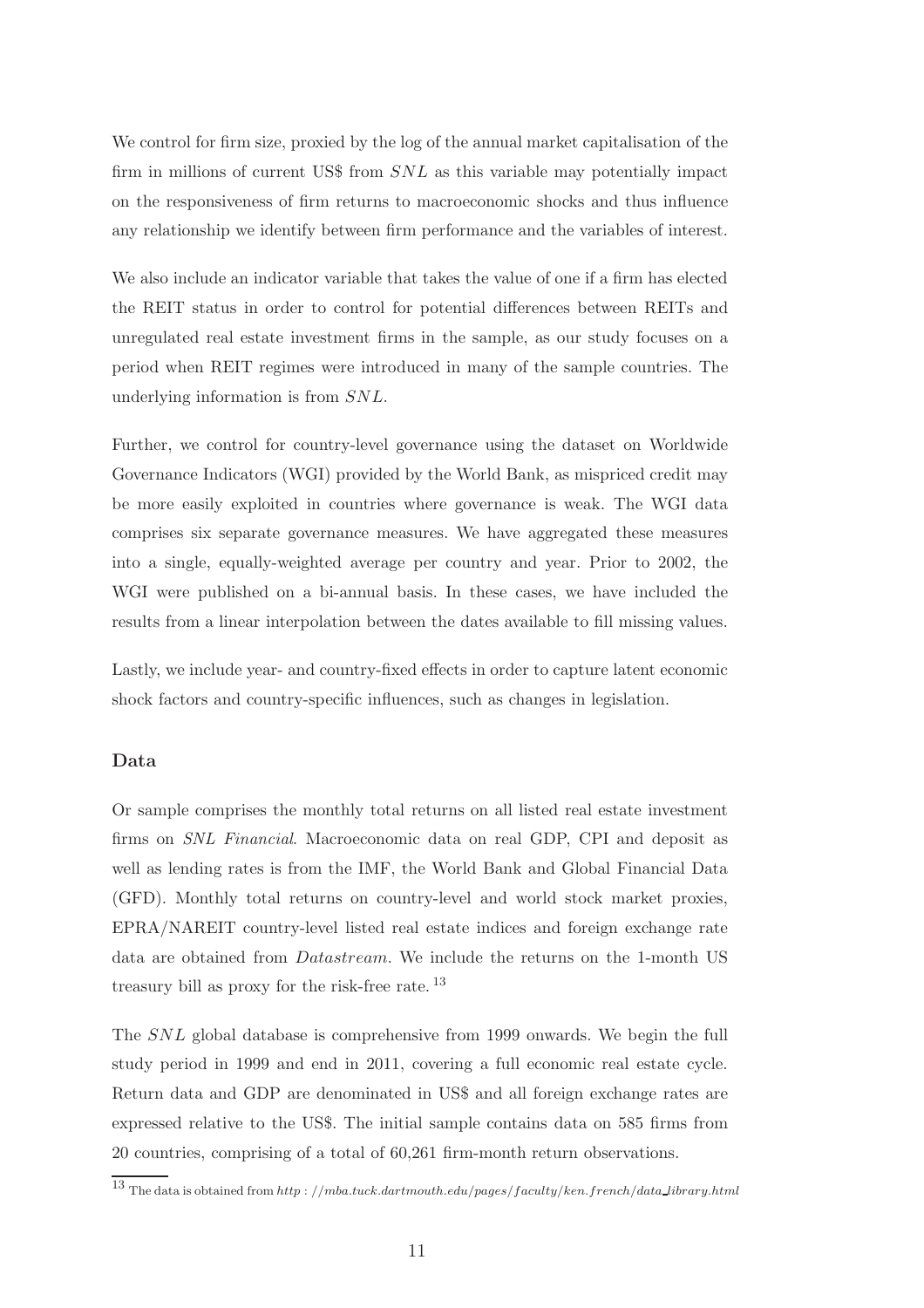We construct our sample as an unbalanced panel in order to mitigate any survivorship bias. Elton, Gruber, and Blake (1996) define survivorship bias as the tendency for failed firms to be excluded from performance studies, producing skewed results as only firms which were successful enough to survive until the end of the period are included. We include firms in our sample for as long as they existed.

Table 1 provides information on the composition of the sample. The majority of the firms in our sample are from the USA (164) and the UK (93), followed Hong Kong (49) and Singapore (44), Canada (43) and Japan (42). The largest sample firms are domiciled in the USA, Hong Kong, Japan, Australia, France and Spain.

The average return across all firms is 0.05%. Countries with above average returns include Singapore  $(0.2\%)$  and Hong Kong  $(0.6\%)$ , Sweden  $(0.3\%)$  and France  $(0.5\%)$ , as well as the North American markets in the USA (0.5%) and Canada (0.9%). Markets with below-average performance include mainly the European markets such as the UK  $(-0.8\%)$ , Italy  $(-2\%)$  and Spain  $(-1.1\%)$ , but also Australia  $(-0.4\%)$ . The average standard deviation of monthly returns is 13.5%. Countries with above-average return volatility largely coincide with the countries showing poor performance over the study period. Low-volatility markets are mainly the mature European countries such as Belgium (5.3%), Switzerland (4.7%) or Finland (9.0%).

Over the full study period, the median return tends to exceed the mean in some countries, suggesting that negative outliers may bias the mean returns that may intuitively appear low in some cases. Table 2 presents the monthly mean total return by sub-periods and shows that the period prior to the recent crisis produces on average higher and less volatile return values, more consistent with *a priori* expectations.<sup>14</sup>

Panel (a) of Table 3 describes the macroeconomics control variables. The risk-free rate, proxied by the return on 1-month US T-bills, averages 0.2% during the study period. On average, the MSCI World delivers 0.2% total monthly return. The country and real estate residuals do not seem to offer a positive premium over the risk free rate during our study period. The residual and common currency factors are slightly negative (-0.2%). US inflation averaged 0.2% per month during the study period. The mean country governance score is 1.4. Panel (b) presents the firm-level controls we include. The mean debt-to-equity ratio is 1.9; the mean firm size is US\$1.9bn, the mean rate of investment is 3.5%, and c. 48% of the observations are from REITs.

 $\overline{14}$  Returns are denominated in US\$. The relative performance of the firms across the sub-periods remains consistent when returns are measured in local currency.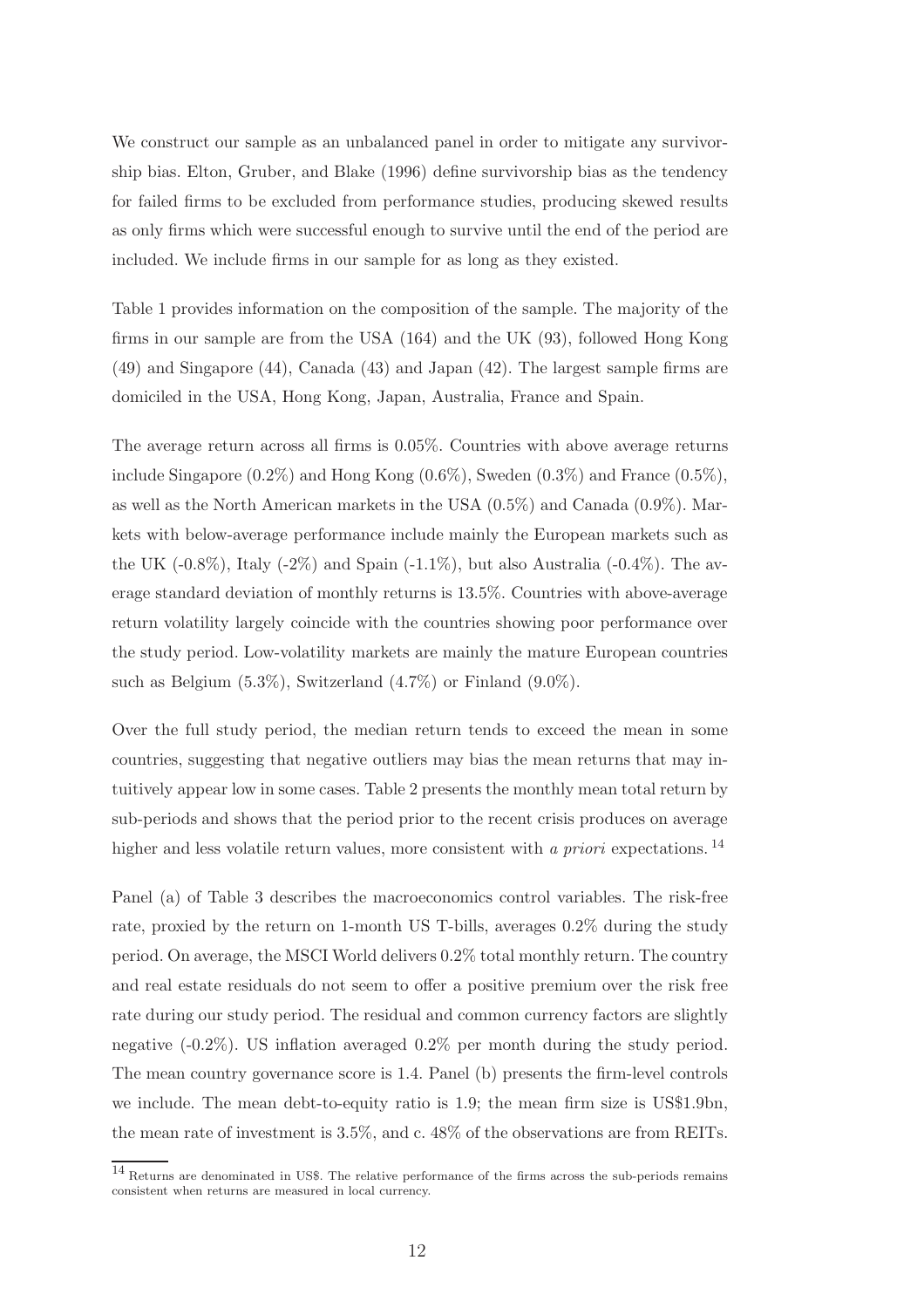Table 4 describes the underpricing variable by country. The mean is slightly negative for France, Italy, Japan, Sweden, Switzerland and the USA, suggesting that these countries on average exhibit the underpricing symptom. The standard deviations of the underpricing variable are in excess of 20% for most countries. This fact suggests significant variation of the underpricing variable. Pavlov and Wachter (2009) suggest that a negative correlation between changes in the default spread and firm returns indicates the exploitation of underprices credit. Figure 1 shows that the global average of the underpricing variable was negative in the run-up to the recent crisis, suggesting that firms were able to exploit underpriced debt in this period.

Table 5 reports the pairwise correlations between the predictors and generally shows low levels of correlation. The correlation between investment growth and underpricing is positive, suggesting that managers may exploit underpriced credit and simultaneously invest more.

## Results

Table 6 presents the main regression results for the full study period 1999-2011. <sup>15</sup> Specification (1) corresponds to the augmented global asset pricing model. Specification (2) employs the lagged inverse underpricing variable to predict the country residual in the model. In specification (3), we replace the original underpricing variable with an alternative based on the residual returns that have been filters using the general international asset pricing model that considers market, inflation and exchange rate factors. Specification (4) includes a dummy variable to indicate firms that exploit underpriced credit to a significant degree, measured as  $\rho^{Inv} > 0.2$ .

Consistent with theory and empirical research in industrial stocks (Hou, Karolyi, and Kho, 2011; Vassalou, 2000), the global stock market is highly significant in explaining the time series of international real estate securities returns. This finding is also consistent with previous research in real estate securities (Bond, Karolyi, and Sanders, 2003; Ling and Naranjo, 2002). The coefficient is approximately one, suggesting that international real estate securities returns respond almost directly proportionally to fluctuations in the world stock market.

We also find evidence for the significant positive impact of a country residual on the

<sup>15</sup> The results are robust to focusing on the period following the introduction of US REITs into the broader stock market indices in 2001, which may have influenced investor awareness with regard to listed real estate investment firms, that is the sub-period 2002-2011. The results are also robust to focusing on the period prior to the onset of the global financial crisis, that is the sub-period 2002-2007.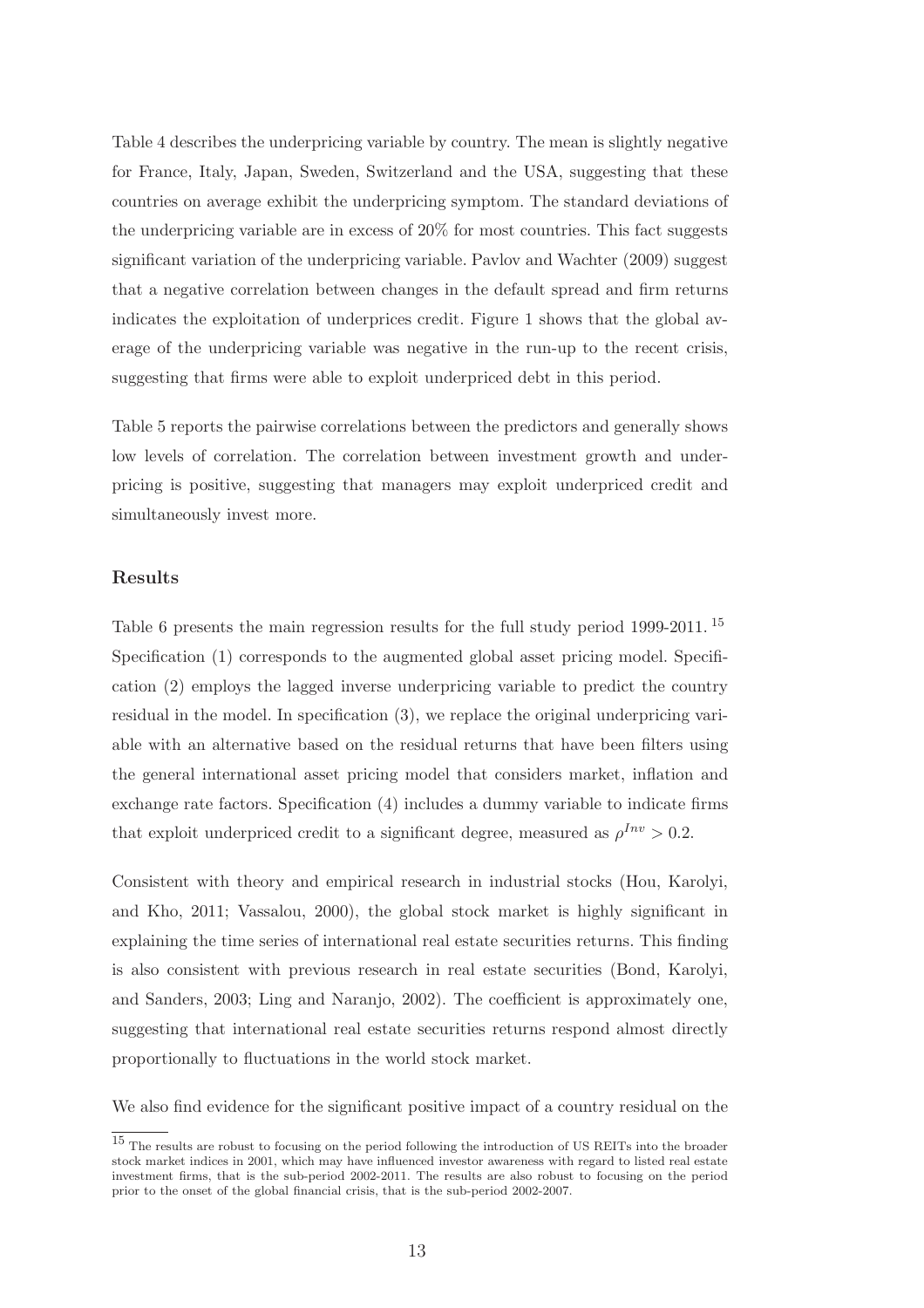time series of international real estate securities returns. Our result is consistent with the view that there are local stock market factors that drive real estate securities returns in a country beyond the stock market fluctuations captured in the global stock market proxy (Bond, Karolyi, and Sanders, 2003; Ling and Naranjo, 2002).

The residual performance of a country's real estate securities index, net of the influence of the global and local stock markets, also seems positively related to the time series of international real estate securities returns (Bond, Karolyi, and Sanders, 2003; Ling and Naranjo, 2002). This finding supports the notion of real estate securities as a diversifying asset class relative to industrial stocks.

The common component of foreign exchange rate fluctuations appears to be significantly positively related to the time series of international real estate securities returns. This finding is consistent with Vassalou (2000) and implies that during the study period, investors were better off not hedging exchange rate exposure as hedging may have eliminated the positive return response to these fluctuations.

US inflation has a significantly positive impact on the returns from international real estate securities. This finding implies that these securities appear to be able to provide a hedge against US inflation, consistent with findings reported in Vassalou (2000) for general stocks. Country governance generally appears to be inversely related to excess firm returns, suggesting that investors earn a positive risk premium for exposure to countries where governance is weaker. Firm size seems to be significantly positively related to excess firm returns, suggesting that larger firms outperform smaller firms. <sup>16</sup> Lastly, REIT status appears to be positively related to excess firm returns, suggesting that REIT firms on average outperform their non-REIT counterparts.

The lagged inverse underpricing symptom seems significantly negatively related to the time series of international real estate securities returns. The returns on firms that exploit underpriced credit will have a negative correlation with changes in the lending spread in their respective countries. Those firms are likely to underperform relative to their peers. On the other hand, the returns on firms that do not exploit underpriced credit will have a non-negative correlation with changes in the local lending spread and do not systematically underperform. This mechanism is

<sup>16</sup> This finding generally appears inconsistent with the general asset pricing literature suggesting that smaller firms tend to outperform larger firms (Fama and French, 1993). However, small stocks tend to outperform big stocks only over long periods and in relatively stable conditions. In a period such as the recent crisis, small stocks could easily underperform.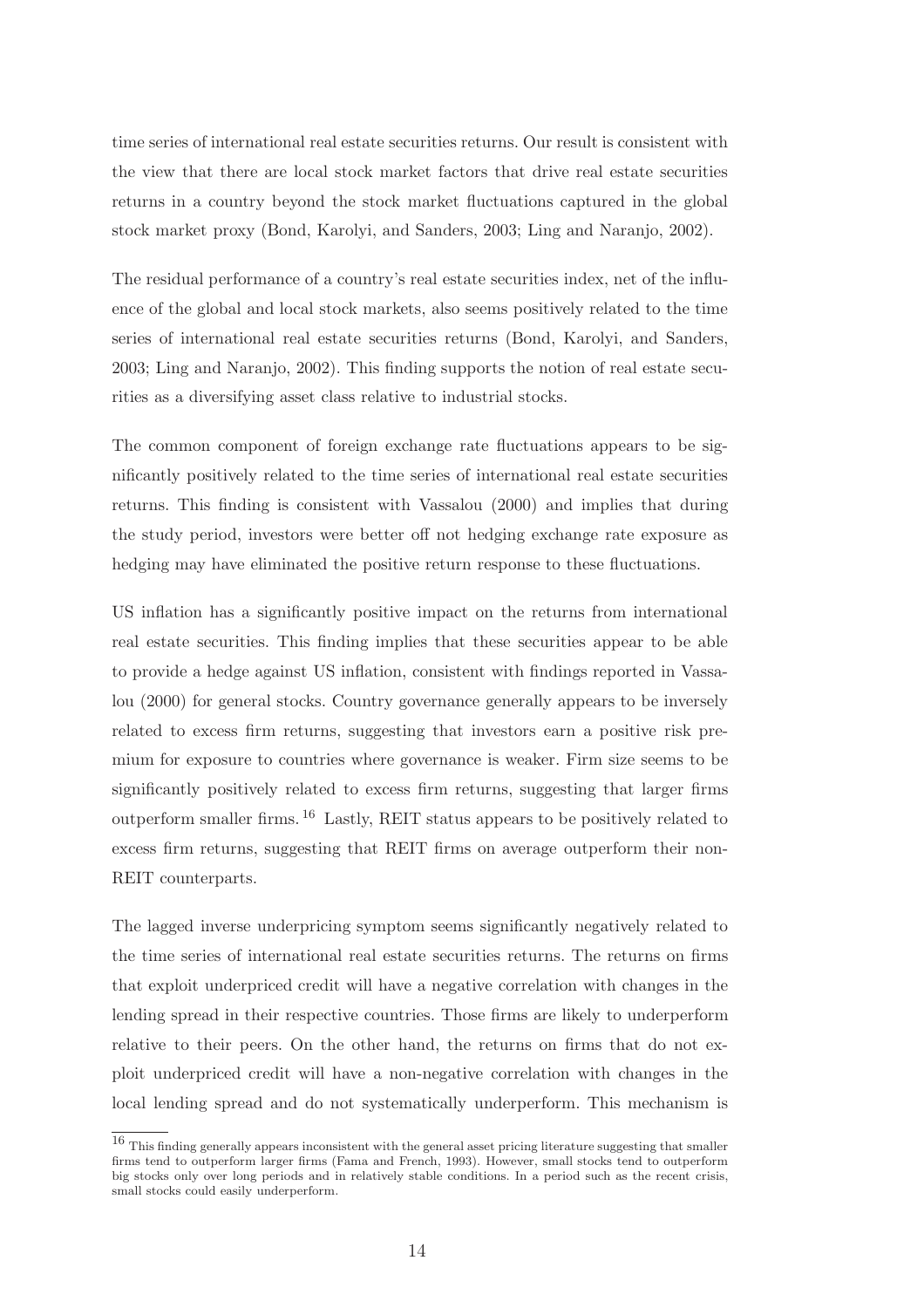captured in the negative sign of the coefficient on the lagged inverse underpricing variable. In other words, investors are able to observe the relationship between past firm returns and the local lending spread and assess whether firms exploit underpriced credit using the information set available at a given time. Investors are then able to adjust their pricing of the firm's equity and bid down the price of firms that exploit underpriced credit. Note however that the symptom we employ appears to be building up slowly. Investors require sufficient time to observe the correlation between firm returns and changes in the default spread in order to assess any exploitation of underpriced credit before bidding down the stock.

This relationship is consistent with the loan underpricing theory of Pavlov and Wachter (2009). When property owners take advantage of underpriced credit, they benefit in the short-run but expose themselves to long-term difficulties for two reasons. First, the underpriced credit is likely to disappear eventually, leaving them exposed to cost of credit increases even if the overall interest rates in the economy have not changed.

Second, operating in a market where underpriced credit is prevalent is risky, as this market is likely to experience larger price declines in an economic downturn. Managers of publicly traded real estate companies appear to exploit underpriced credit as they can reap the benefits of short-term profitability and have limited downside. Shareholders, however, are interested in the long-term performance of the firm, and are not in favour of taking advantage of underpriced credit for a number of reasons. First, such borrowing increases the long-term vulnerability of the firm, and exposes it to larger downside risks. Second, a manager taking advantage of underpriced credit is also likely to engage in empire building, thus growing the firm beyond its optimal size and/or undertaking investments that would detract from firm value in the absence of underpriced credit. Therefore, firms that take advantage of underpriced credit appear to underperform.

Our results shed light on the overall link between credit conditions and asset prices. Much of the related existing literature focuses on the interaction between house prices and credit, but our approach is the first to study this interaction in the context of publicly traded companies. A number of studies document house price increases in the presence of cheap credit, and easing of credit in response to price increases. While it is not surprising that privately held real estate experiences increases and decreases in value and performance over the credit cycle, one might expect that the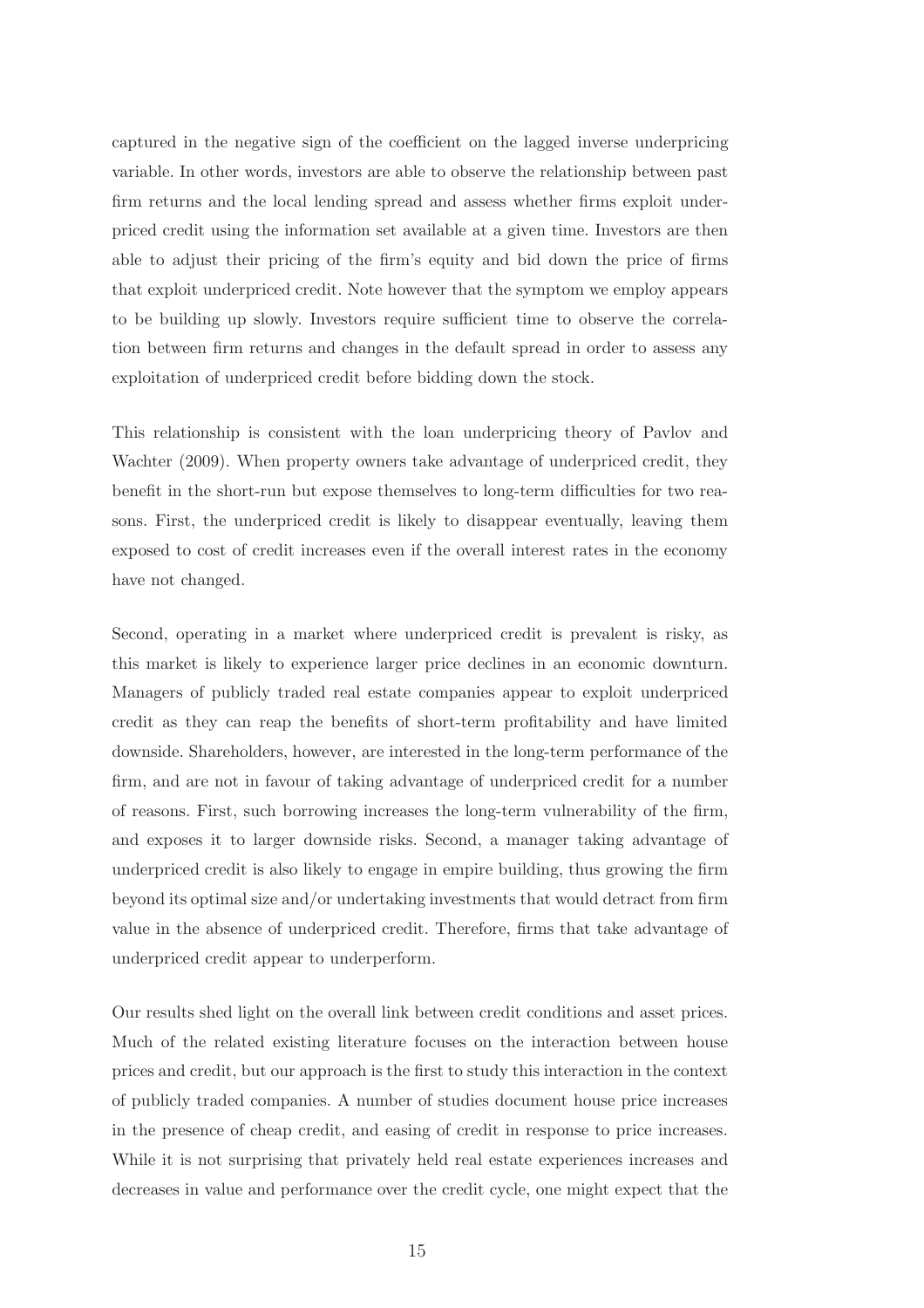investors in publicly traded companies have the foresight to underweight firms that take advantage of underpricing at all times. <sup>17</sup>

Research commonly finds evidence for the significance of a country or regional residual (Bond, Karolyi, and Sanders, 2003; Ling and Naranjo, 2002). However, the literature has not yet established what drives this residual country factor.

Our results from employing the lagged inverse underpricing variable to predict the country residual in our asset pricing model, especially the high values of the rank statistics assessing instrument relevance and strength, suggest that the country residual may be partly driven by local credit market conditions (specification 2).

Further, we replace the original underpricing variable with an alternative based on the residual returns filtered using the general international asset pricing model that considers market, inflation and exchange rate factors. Our finding is robust to using the filtered series (specification 3).

We also include a dummy variable to indicate firms that exploit underpriced credit to a significant degree at a given point in time, measured as  $\rho^{Inv} > 0.2$  (specification 4). The constant indicates the risk-free rate of return that investors can earn beyond the returns generated through exposure to the macroeconomic and firm risk factors included in our model. The coefficient on the dummy variable indicates the marginal return that investors can earn by investing in the firm type corresponding to the indicator variable. The coefficient on the firm type dummy in our model is negative and significant, suggesting that investors can improve risk-adjusted returns by avoiding firms that exploit underpricing.

We have estimated a set of additional regressions including different versions of the underpricing dummy variable defined by a range of thresholds from 0.1 to 0.9 in steps of 0.1 (Table 7). Our main conclusions are robust to choosing different thresholds for the definition of the dummy variable. In addition, the sequence of dummy variables allow us to some extent to examine potential aspects of non-linearity in the relationship between the exploitation of underpriced credit and excess firm returns. Our results show that the coefficients of the dummy variables measured at different thresholds become increasingly negative as the threshold values increase.

<sup>17</sup> This expectation would force such firms to underperform even during credit expansion periods. Instead, we find (in unreported results) that even publicly traded firms that exploit underpriced credit outperform during credit expansion periods. The implication is that publicly traded equity on its own does not seem to be able to eliminate the incentives for exploiting underpriced debt.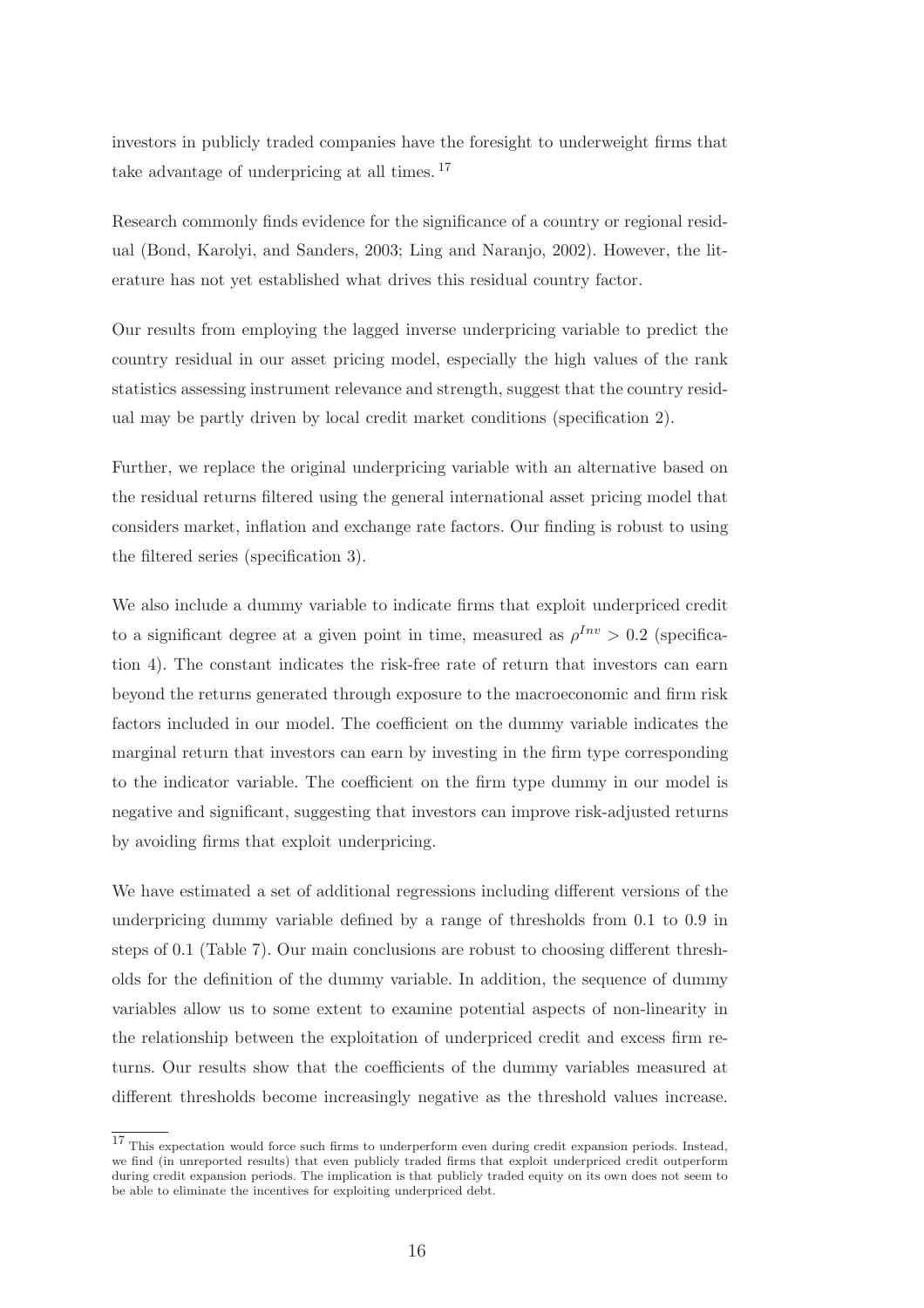We interpret this finding as evidence consistent with the notion that the increasing use of underpriced credit may have an increasingly negative impact on returns.

As far as the potential for improvements on risk-adjusted returns is concerned, the use of alternative thresholds for the definition of the dummy variable suggests that the marginal risk-adjusted return to be achieved by avoiding firms that exploit underpricing increases in the extent to which these firms exploit mispriced credit.<sup>18</sup>

However, this finding does not necessarily imply that firms that do not exploit underpricing are just as beneficial for improving investment performance as the firms that exploit underpriced credit have a detrimental impact on performance. Overall, this part of our analysis allows us to conclude that avoiding firms that exploit underpricing helps investors achieve better risk-adjusted returns, because these firms contribute negatively to risk-adjusted returns.

#### Robustness tests

We explore several perspectives on the robustness of our findings. Table 8 presents the results on these robustness tests. First, it is possible that the significance of the underpricing-related variables are driven by changes in the cost of debt. Our focus is on firms exploiting errors in the pricing of debt in the banking system. We include i) changes in the lending spread and ii) the lending rate in order to control for this effect, see Column 1. The change in the lending spread is not significant and does not detract from the significance of the underpricing variable. Also, the magnitude of the coefficient on the underpricing variable remains fairly stable as compared to the original specification. The lending rate itself is significant, but again does not detract from the significance of the underpricing variable, suggesting that our results are robust to controlling for different aspects of the cost of debt.

We control for the residual country general stock market performance, net of the impact of the global stock market. This variable arguably captures business cycles through the observed variation in the stock market return. However, we have added an interaction term between this country residual and the underpricing variable in order to gauge any potential differential relationships between underpriced credit and firm performance throughout different period of the business cycle, see Column 2. Our results remain robust to this additional control.

 $18$  Consistently, we find in unreported results that an inverse specification of the firm type dummy to indicate firms that do not exploit underpricing, measured as  $\rho^{Inv} < -0.2$ , is insignificant.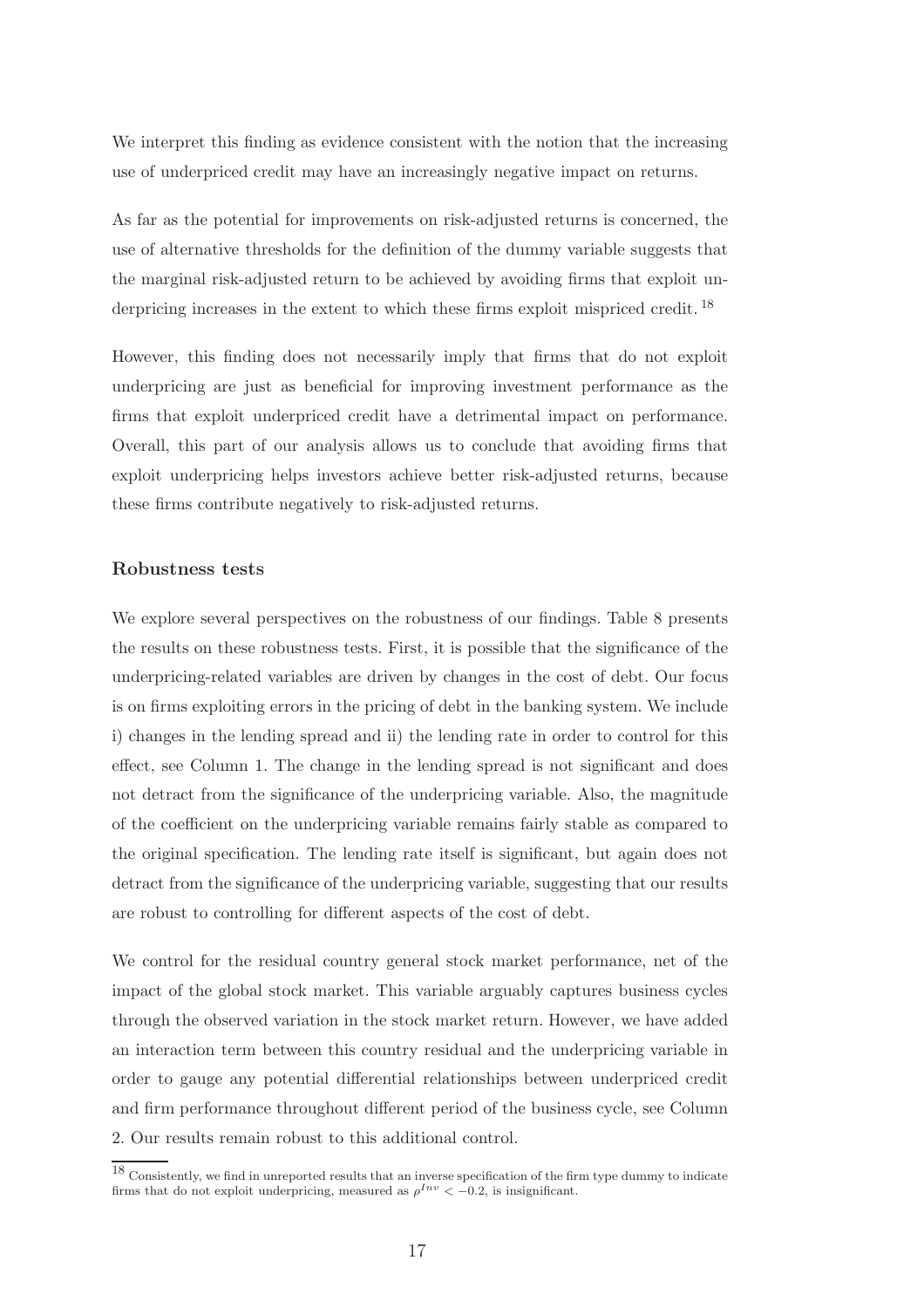We have also added the square of the underpricing variable to the regression model as an alternative measure of non-linearities in this relationship, see Column 3. Our main findings are robust to the inclusion of the square term, but this term itself is insignificant. However, the inclusion of a square term of a variable introduces significant collinearity with the main effect of this variable, potentially driving out the significance of the square term. Therefore, we focus our examination of potential non-linearities in the relationship between underpriced credit and firm returns on the sequence of dummy variables.

In addition, the coefficient of the inverse correlation could also capture the impact of momentum in excess firm returns. We have expanded our robustness tests to control for momentum, using the lagged 6-month buy-and-hold return on the sample firms, see Column 4. Our results are robust to controlling for return momentum.

Further, we examine the relationship between underpriced credit, investment behaviour and firm performance. We add an interaction term between underpriced credit and investment growth, measured as the annual change in net real estate investment relative to the beginning of period net real estate investment holdings from SNL. The coefficient on the interaction term between the two variables is negative and significant (Column 5). Our results are therefore consistent with the hypothesis that managers using underpriced credit underperform if they invest more.

Lastly, our hypothesis refers to underpricing of bank debt. This perspective implies that we expect this relationship to be specific to real estate firms since traditional industrial firms are less heavily reliant on bank debt. We should thus not observe a significant impact of the underpricing variable in the returns on industrial firms.

We replicate our analysis for a panel of non-real estate firms from the main stock market indices of the countries in which we find a significant relationship between the underpricing variable and the returns on listed real estate, namely Australia, Austria, Norway, New Zealand, Poland and Spain (Table 9). As expected, the underpricing variable is not significant. The mechanism of interaction between the real and financial sectors that we describe here relies on a direct response in the prices of real assets to changes in the credit conditions. This link is especially tight in the real estate sector. However, the real estate markets in the countries with significant underpricing of credit may be relatively smaller and, in some cases, less mature.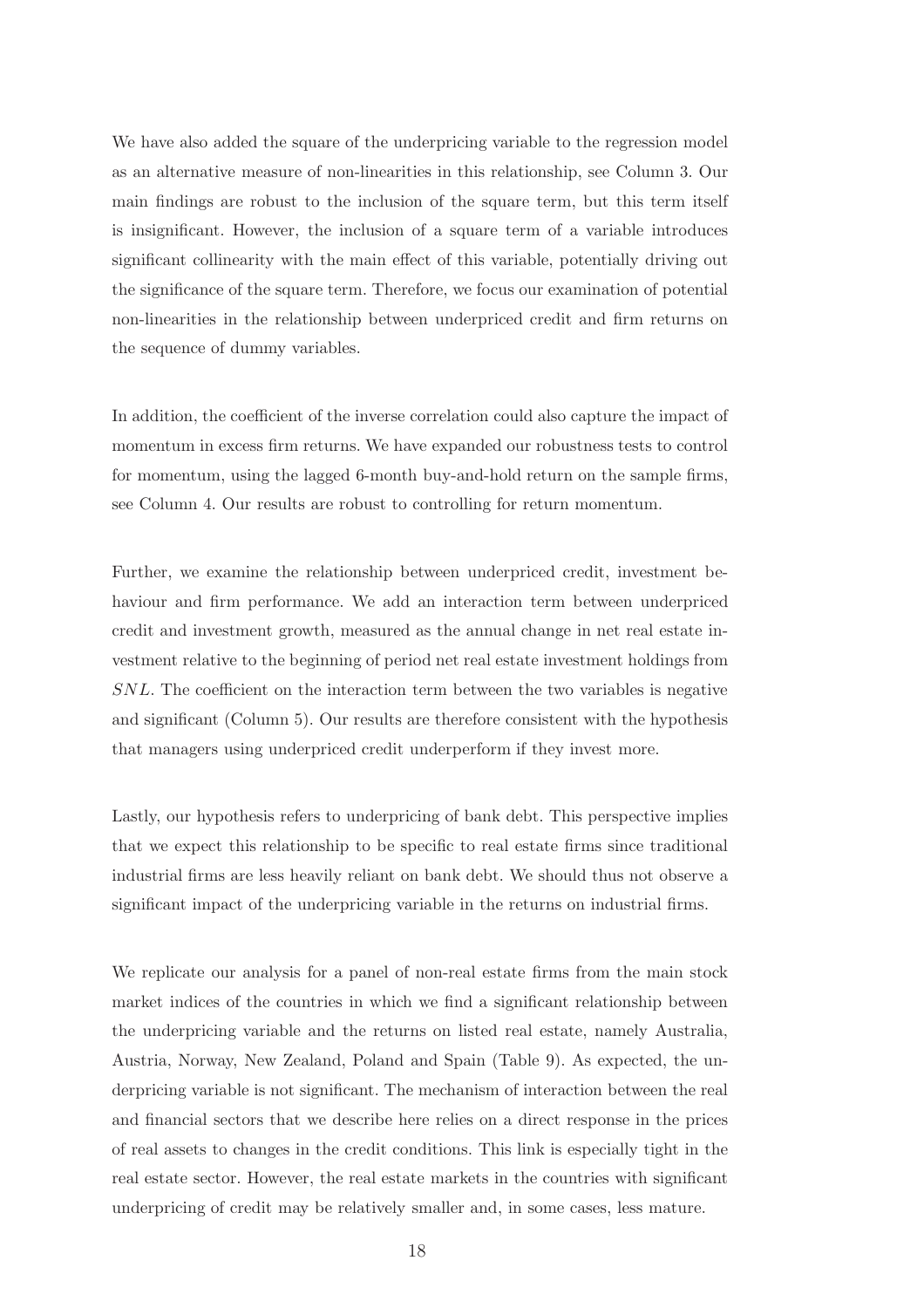#### Conclusion

The benefits of diversification through international real estate securities are well established, but their return drivers are unclear. To date, the nature and pricing rationale of international real estate securities are not fully understood. We jointly test the canonical implications of the three major international asset pricing models. Consistent with prior research, we find that international real estate securities are strongly related to a global market factor, but appear to offer diversification benefits as country and residual real estate factors remain highly significant.

International real estate securities correlate with common currency fluctuations but appear to provide a hedge against US inflation. We contribute to the literature on the drivers of the returns generated by international real estate securities by documenting the significant role of macroeconomic factors in explaining these returns.

In addition, we find evidence consistent with our hypothesis that the exploitation of underpriced debt is reflected in security returns and partly drives the residual country factors. This finding is robust to controlling for various aspects of the price of credit. We can also establish that this finding does not hold for firms outside the real estate sector where inefficiencies in the credit market are less relevant and where the links between the real and financial aspects of the industry are less tight. Having said that, we find that underpriced credit may be exploited especially in countries with smaller, less developed listed real estate sectors, suggesting that market maturity may have a role in limiting this phenomenon. More generally, our findings contribute to the literature on the interaction between real and financial markets by offering evidence on the role of the price of credit in determining asset returns.

Our findings further provide evidence in favour of the view that investors can employ information about past firm returns to assess to some extent whether managers engage in inefficient activities enabled by underpriced credit. Therefore, our findings imply that investors are able to make more efficient decisions about capital allocation by examining the underpricing variable employed in this study. Investors are able to identify and bid down the price of the firms that engage in empire building strategies.

Our results are also consistent with prior work suggesting that the use of underpriced credit exacerbates the asset price cycle both during the expansionary and contraction periods. This work is usually focused on non-traded assets or accounting measures of profitability or performance. Our study is the first, to the best of our knowledge, to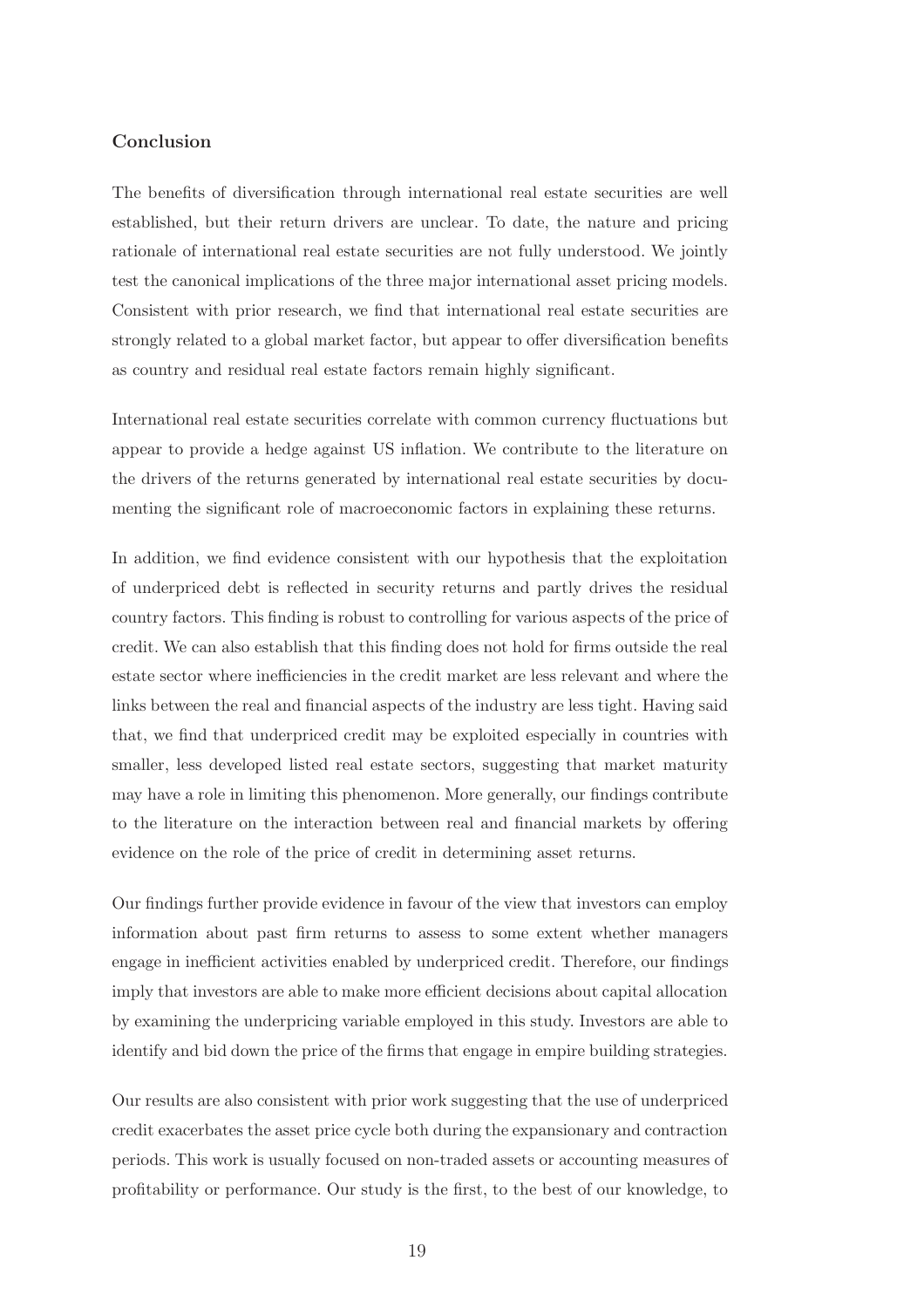use data on actively traded, publicly listed firms, that are commonly considered to be priced efficiently. The significant and persistent stock market under-performance that we document for companies using underpriced credit suggests that investors have the ability to ultimately detect the exploitation of underpriced credit.

Our analysis captures over-reliance on underpriced credit and its effect on firm performance. This effect may be driven by firms exploiting underpriced credit to purchase assets at inflated prices (Pavlov and Wachter, 2009) or by firms engaging in over-investment. Future research may consider directly modelling over-investment fuelled by underpriced credit and examining its impact on firm performance.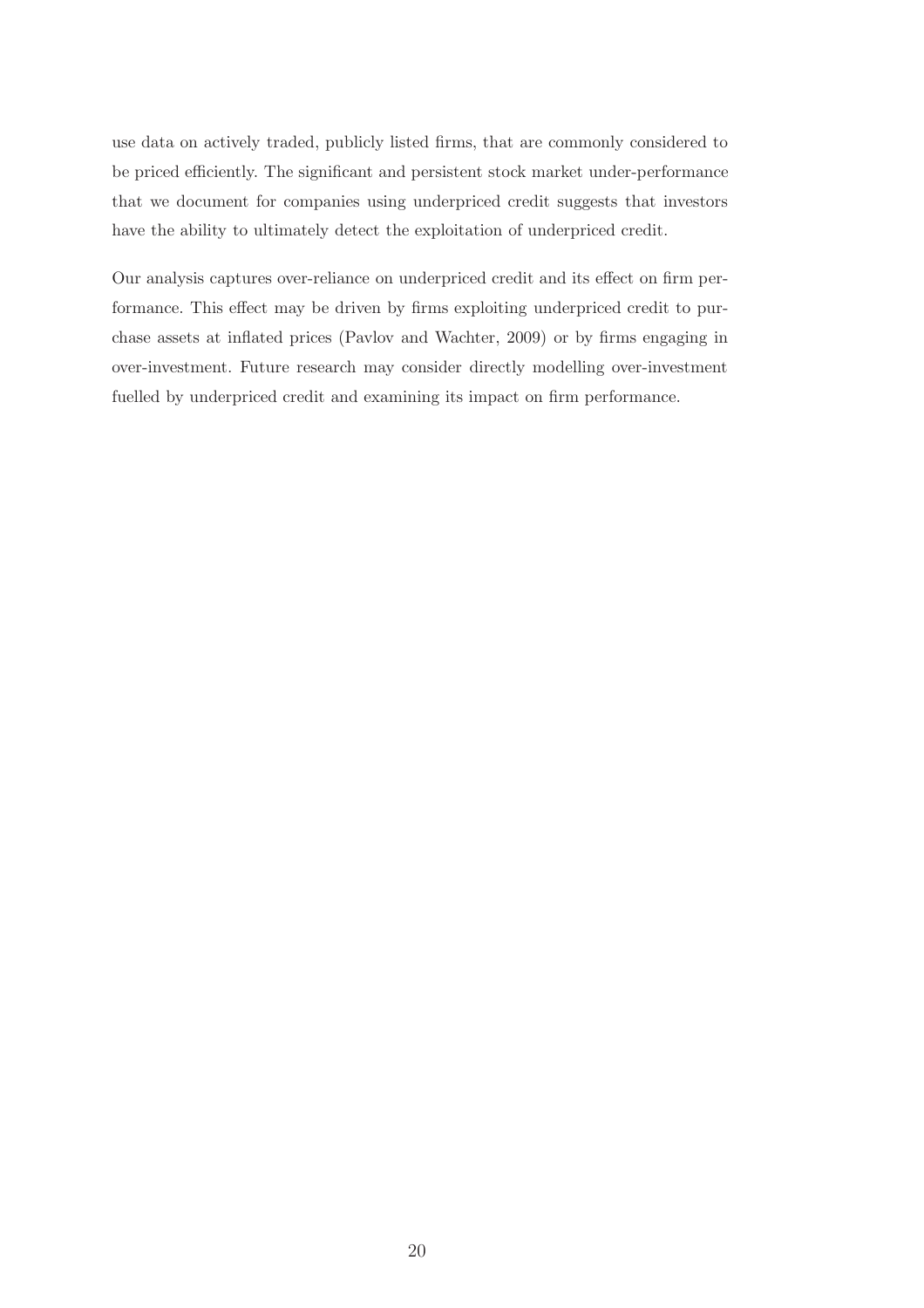# Acknowledgements

We would like to thank the Editors, two anonymous reviewers as well as Andrew Karolyi and Colin Lizieri for their insightful comments and suggestions, and Arthur Acoca-Pidolle for helpful research assistance.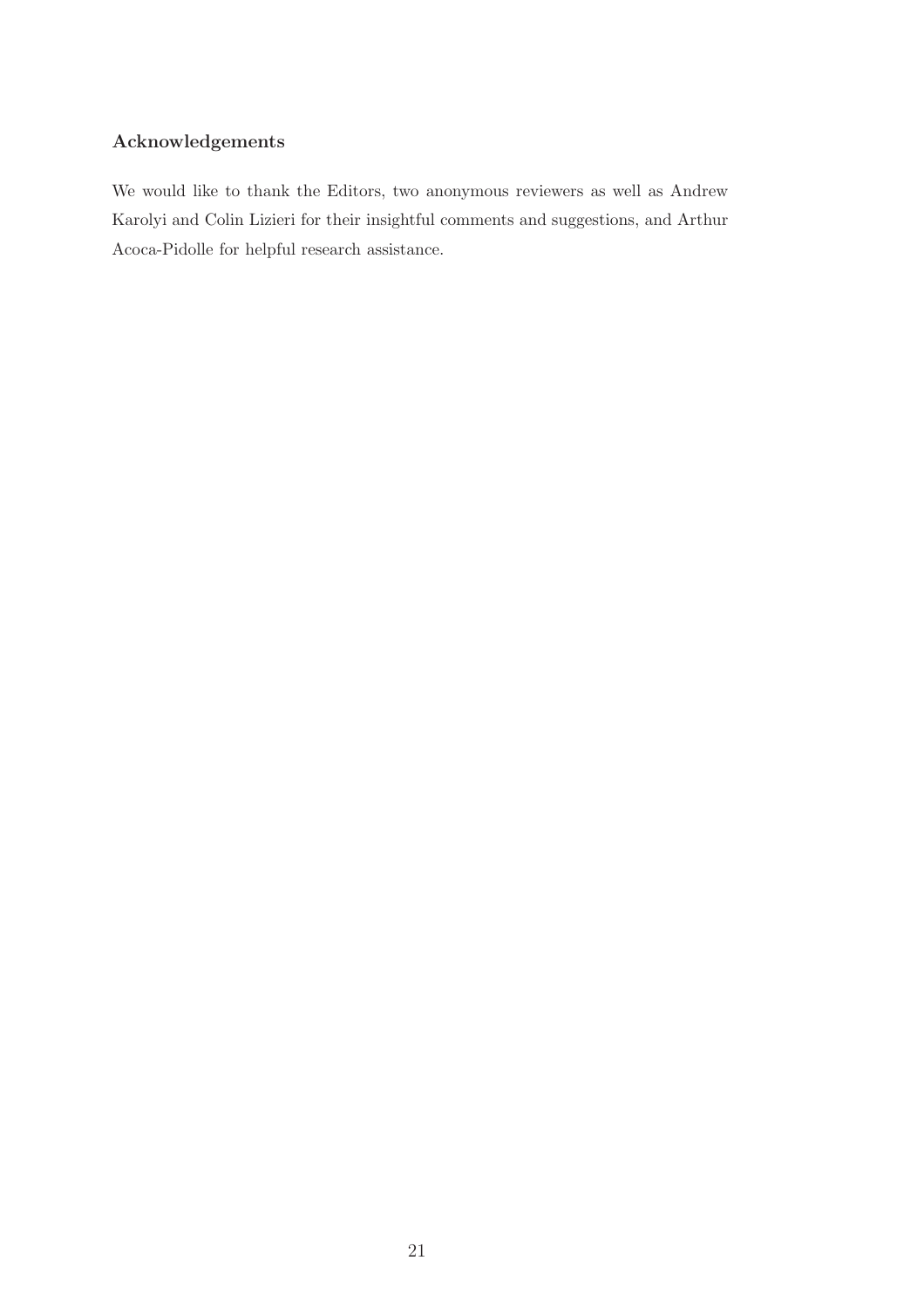## References

- Allen, F. (2001): "Presidential Address: Do Financial Institutions Matter?," *Journal of Finance*, 56(4), 1165–1175.
- ALLEN, F., AND D. GALE (1999): "Innovations in Financial Services, Relationships, and Risk Sharing," *Management Science*, 45(9), 1239–1253.
- BARDHAN, A., R. EDELSTEIN, AND D. TSANG (2008): "Global Financial Integration and Real Estate Security Returns," *Real Estate Economics*, 36(2), 285–311.
- Bekaert, G., R. J. Hodrick, and X. Zhang (2009): "International Stock Return Comovements," *Journal of Finance*, 64(6), 2591–2626.
- BERNANKE, B., M. GERTLER, AND S. GILCHRIST (1996): "The Financial Accelerator and the Flight to Quality," *Review of Economics and Statistics*, 78(1), 1–15.
- Bond, S. A., G. A. Karolyi, and A. B. Sanders (2003): "International Real Estate Returns: A Multifactor, Multicountry Approach," *Real Estate Economics*, 31(3), 481–500.
- Carlson, M., S. Titman, and C. Tiu (2010): "The Returns Linkages for Private and Public Real Estate," *Working Paper*.
- Case, B., W. N. Goetzmann, and K. G. Rouwenhorst (1999): "Global Real Estate Markets: Cycles And Fundamentals," *Working Paper*.
- Chan, K. C., P. H. Hendershott, and A. B. Sanders (1990): "Risk and return on real estate: Evidence from equity REITs," *AREUEA Journal*, 18(4), 431–452.
- Clayton, J., and G. MacKinnon (2001): "The time-varying nature of the link between REIT, real estate and financial asset returns," *Journal of Real Estate Portfolio Management*, 7(1), 43–54.
- Clayton, J., and G. MacKinnon (2003): "The Relative Importance of Stock, Bond and Real Estate Factors in Explaining REIT Returns," *Journal of Real Estate Finance and Economics*, 27, 39–60, 10.1023/A:1023607412927.
- DANIEL, K., AND S. TITMAN (1997): "Evidence on the characteristics of cross sectional variation in stock returns," *Journal of Finance*, 52(1), 1–33.
- Eichholtz, P., and R. Huisman (2001): "The Cross Section of Global Property Share Returns," in *A Global Perspective on Real Estate Cycles*, ed. by S. J. Brown, and C. H. Liu, vol. 6 of *The New York University Salomon Center Series on Financial Markets and Institutions*, pp. 89–101. Springer US.
- Eichholtz, P., R. Huisman, K. Koedijk, and L. Schuin (1998): "Continental Factors in International Real Estate Returns," *Real Estate Economics*, 26(3), 493– 509.
- Elton, E. J., M. J. Gruber, and C. R. Blake (1996): "Survivorship Bias and Mutual Fund Performance," *Review of Financial Studies*, 9(4), 1097–1120.
- Fama, E. F., and K. R. French (1993): "Common risk factors in the returns on stocks and bonds," *Journal of Financial Economics*, 33(1), 3–56.
- (1996): "Multifactor explanations of asset pricing anomalies," *Journal of Finance*, 51(1), 55–84.
- (1998): "Value versus Growth: The International Evidence," *Journal of Finance*, 53(6), 1975–1999.
- (2011): "Size, Value, and Momentum in International Stock Returns," *SSRN eLibrary*.
- FAMA, E. F., AND M. R. GIBBONS (1984): "A comparison of inflation forecasts." *Journal of Monetary Economics*, 13(3), 327–348.
- Favilukis, J., D. Kohn, S. C. Ludvigson, and S. van Nieuwerburgh (2012): "International Capital Flows and House Prices: Theory and Evidence," NBER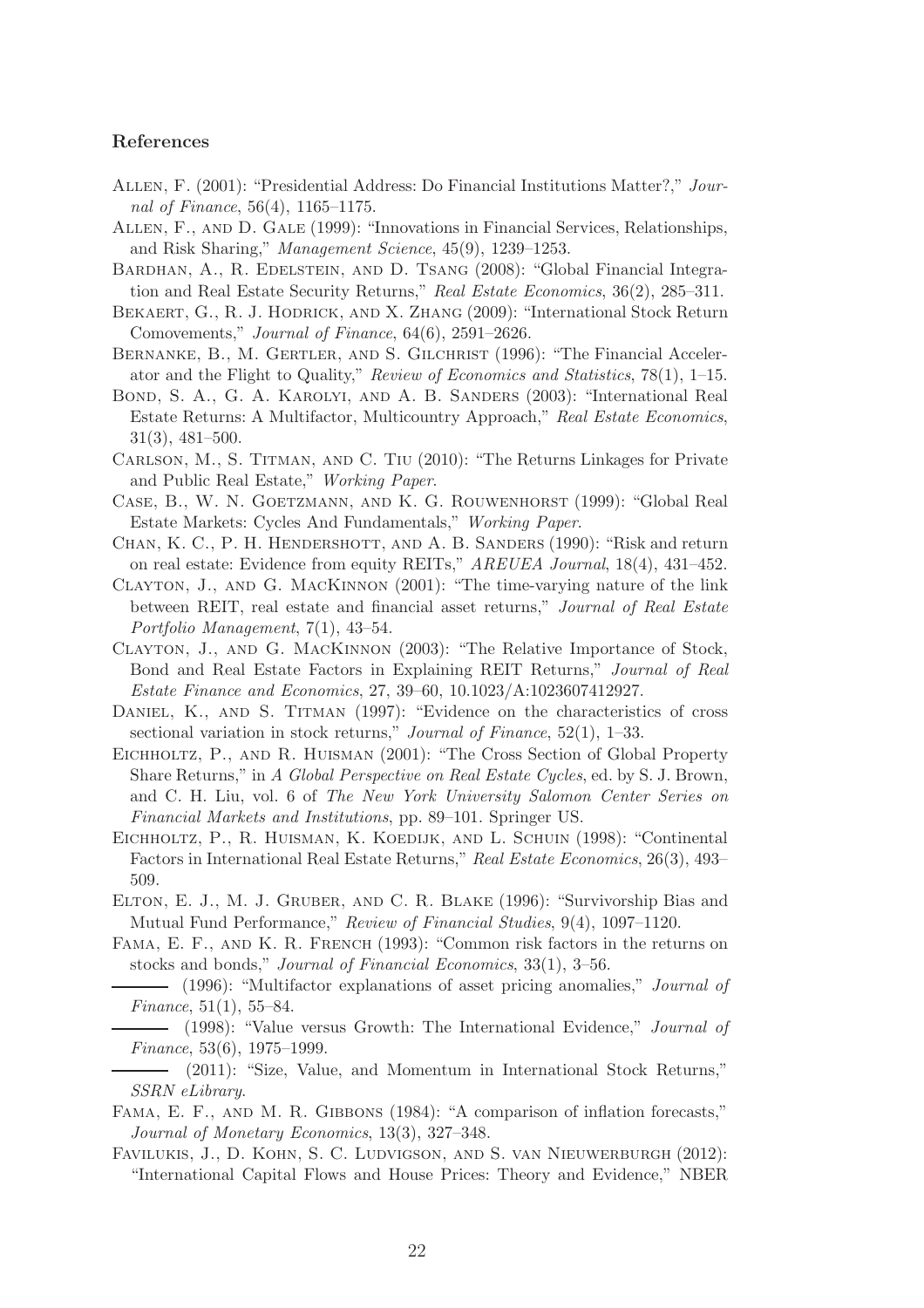Working Papers 17751, National Bureau of Economic Research.

- Ghosh, C., E. Giambona, J. Harding, and C. Sirmans (2011): "How Entrenchment, Incentives and Governance Influence REIT Capital Structure," *Journal of Real Estate Finance and Economics*, 43(1), 39–72.
- Giliberto, S. M. (1990): "Equity Real Estate Investment Trusts and Real Estate Returns," *Journal of Real Estate Research*, 5(2), 259–264.
- Glick, R., and K. J. Lansing (2010): "Global household leverage, house prices, and consumption," *FRBSF Economic Letter*.
- GOETZMANN, W., L. PENG, AND J. YEN (2012): "The Subprime Crisis and House Price Appreciation," *Journal of Real Estate Finance and Economics*, 44(1), 36–66.
- Grauer, F. L., R. H. Litzenberger, and R. E. Stehle (1976): "Sharing rules and equilibrium in an international capital market under uncertainty," *Journal of Financial Economics*, 3(3), 233 – 256.
- Griffin, J. M. (2002): "Are the Fama and French Factors Global or Country Specific?," *Review of Financial Studies*, 15(3), 783–803.
- Gyourko, J., and D. B. Keim (1992): "What Does the Stock Market Tell Us About Real Estate Returns?," *Real Estate Economics*, 20(3), 457–485.
- HAMELINK, F., AND M. HOESLI (2004): "What Factors Determine International Real Estate Security Returns?," *Real Estate Economics*, 32(3), 437–462.
- Hoechle, D. (2007): "Robust standard errors for panel regressions with crosssectional dependence," *Stata Journal*, 7(3), 1–31.
- Hou, K., G. A. Karolyi, and B.-C. Kho (2011): "What Factors Drive Global Stock Returns?," *Review of Financial Studies*, 24(8), 2527–2574.
- Jensen, M. C. (1986): "Agency costs of free cash flow, corporate finance, and takeovers," *American Economic Review*, 76(2), 323–329.
- Jensen, M. C. (1993): "The Modern Industrial Revolution, Exit, and the Failure of Internal Control Systems," *Journal of Finance*, 48(3), 831–80.
- Jensen, M. C., and W. H. Meckling (1976): "Theory of the firm: managerial behavior, agency costs and ownership structure," *Journal of Financial Economics*, 3(4), 305–360.
- Karolyi, G. A., and A. B. Sanders (1998): "The Variation of Economic Risk Premiums in Real Estate Returns," *Journal of Real Estate Finance and Economics*, 17(3), 245 – 262.
- Kiyotaki, N., and J. Moore (1997): "Credit Cycles," *Journal of Political Economy*, 105(2), 211–48.
- Lakonishok, J., A. Shleifer, and R. W. Vishny (1994): "Contrarian Investment, Extrapolation, and Risk," *Journal of Finance*, 49(5), 1541–1578.
- Ling, D. C., and A. Naranjo (1997): "Economic Risk Factors and Commercial Real Estate Returns," *Journal of Real Estate Finance and Economics*, 14(3), 283– 307.
- Ling, D. C., and A. Naranjo (1999): "The Integration of Commercial Real Estate Markets and Stock Markets," *Real Estate Economics*, 27(3), 483–515.
- Ling, D. C., and A. Naranjo (2002): "Commercial Real Estate Return Performance: A Cross-Country Analysis," *Journal of Real Estate Finance and Economics*, 24(1-2), 119–42.
- Ling, D. C., A. Naranjo, and M. D. Ryngaert (2000): "The Predictability of Equity REIT Returns: Time Variation and Economic Significance," *Journal of Real Estate Finance and Economics*, 20(2), 117–36.
- Martin, J. D., and D. O. Cook (1991): "A Comparison of the Recent Performance of Publicly Traded Real Property Portfolios and Common Stock," *Real*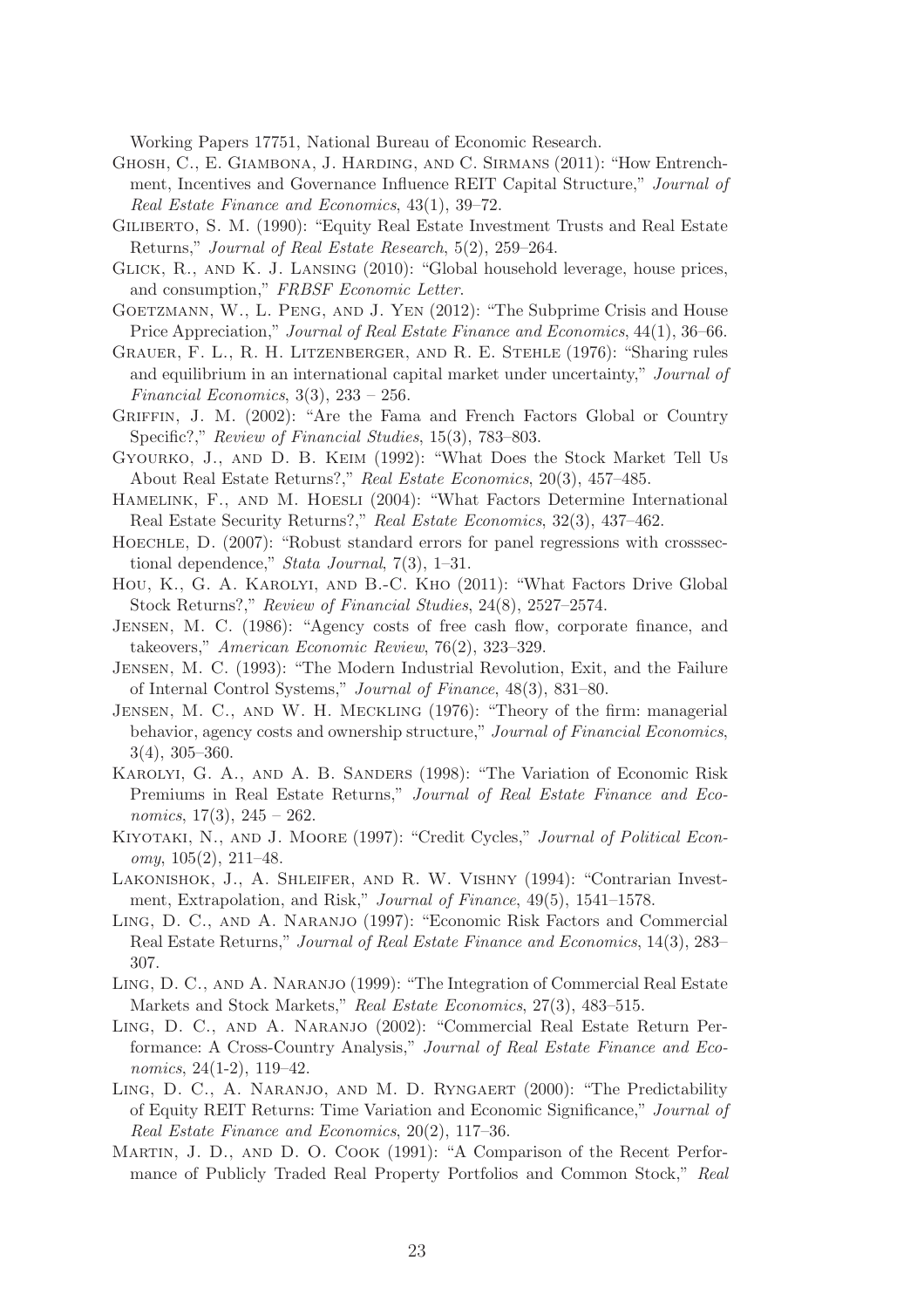*Estate Economics*, 19(2), 184–212.

- MIAN, A., AND A. SUFI (2009): "The Consequences of Mortgage Credit Expansion: Evidence from the US Mortgage Default Crisis," *Quarterly Journal of Economics*, 124(4), 1449–1496.
- Modigliani, F., and M. Miller (1958): "The cost of capital, corporate finance and the theory of investment," *American Economic Review*, 48(2), 261–297.
- Myer, F. N., and J. R. Webb (1993): "Return Properties of Equity REITs, Common Stocks, and Commercial Real Estate: A Comparison," *Journal of Real Estate Research*, 8(1), 87–106.
- PAVLOV, A., AND S. M. WACHTER (2004): "Robbing the Bank: Non-recourse Lending and Asset Prices," *Journal of Real Estate Finance and Economics*, 28(2), 147–160.
	- (2006): "The Inevitability of Marketwide Underpricing of Mortgage Default Risk," *Real Estate Economics*, 34(4), 479–496.
- (2009): "Mortgage Put Options and Real Estate Markets," *Journal of Real Estate Finance and Economics*, 38(1), 89–103.
- (2011a): "REITS and Underlying Real Estate Markets: Is There a Link?," *SSRN eLibrary*.
- (2011b): "Subprime Lending and Real Estate Prices," *Real Estate Economics*, 39(1), 1–17.
- PETERSEN, M. (2009): "Estimating standard errors in finance panel data sets: comparing approaches," *Review of Financial Studies*, 22(1), 435–480.
- Seck, D. (1996): "The Substitutability of Real Estate Assets," *Real Estate Economics*, 24(1), 75–95.
- Sercu, P. (1980): "A Generalization of the International Asset Pricing Model," *Revue de l'Association Française de Finance*, 1(1), 91–135.
- Solnik, B. H. (1974): "An equilibrium model of the international capital market," *Journal of Economic Theory*, 8(4), 500–524.
- Thompson, S. B. (2011): "Simple formulas for standard errors that cluster by both firm and time," *Journal of Financial Economics*, 99(1), 1–10.
- Vassalou, M. (2000): "Exchange rate and foreign inflation risk premiums in global equity returns," *Journal of International Money and Finance*, 19(3), 433–470.
- Worzala, E., and C. Sirmans (2003): "Investing in International Real Estate Stocks: A Review of the Literature," *Urban Studies*, 40(5-6), 1115–1149.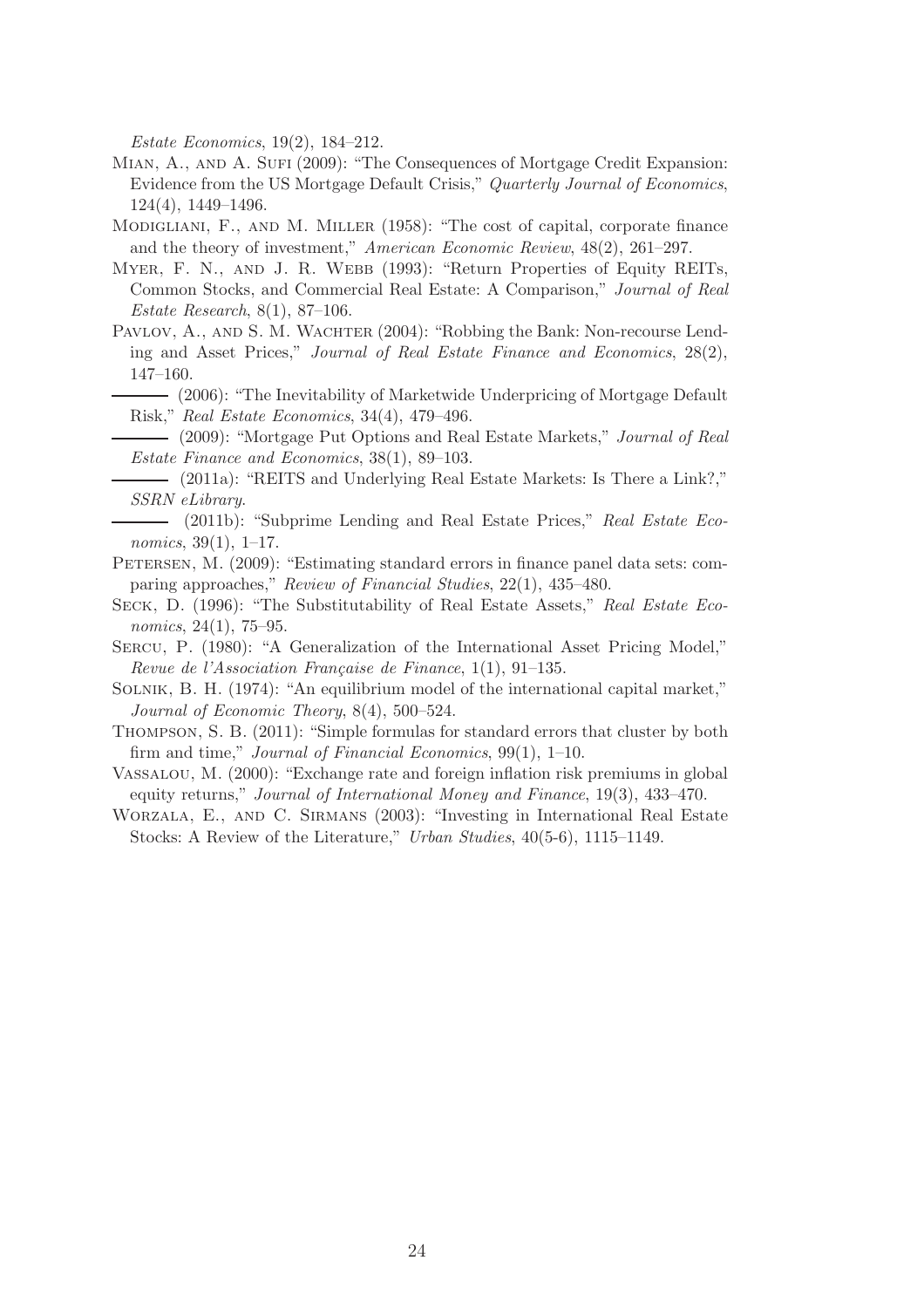# Tables and Figures

| Country     | Firms          | Mean market cap. | Mean return | Median return | S.D.   | $\mathbf N$ |
|-------------|----------------|------------------|-------------|---------------|--------|-------------|
| Australia   | 29             | 2456.294         | $-0.443$    | 0.824         | 13.008 | 2970        |
| Austria     | $\overline{7}$ | 976.743          | $-0.863$    | 0.245         | 12.355 | 703         |
| Belgium     | 12             | 543.632          | 0.394       | 0.577         | 5.265  | 1386        |
| Canada      | 43             | 863.933          | 0.886       | 1.077         | 11.797 | 4502        |
| Finland     | 3              | 558.458          | 0.284       | 0.386         | 9.002  | 400         |
| France      | 25             | 2337.066         | 0.452       | 0.408         | 10.771 | 3117        |
| Germany     | 27             | 407.706          | $-1.087$    | 0.000         | 15.583 | 1970        |
| Hong Kong   | 49             | 5431.961         | 0.634       | 0.542         | 13.784 | 4846        |
| Italy       | 5              | 932.551          | $-1.953$    | $-0.308$      | 17.460 | 543         |
| Japan       | 42             | 2797.452         | $-0.144$    | 0.243         | 11.146 | 3519        |
| Netherlands | 8              | 1339.411         | $-0.618$    | 0.000         | 11.585 | 952         |
| New Zealand | 3              | 525.231          | 0.630       | 0.687         | 4.063  | 313         |
| Norway      | 3              | 853.528          | $-0.566$    | $-0.303$      | 10.921 | 230         |
| Poland      | $\overline{2}$ | 1224.319         | 0.160       | 0.000         | 10.796 | 239         |
| Singapore   | 44             | 1462.337         | 0.176       | 0.367         | 11.380 | 3915        |
| Spain       | 8              | 2319.543         | $-1.063$    | $-0.389$      | 15.507 | 834         |
| Sweden      | 13             | 944.921          | 0.273       | 1.180         | 12.403 | 1438        |
| Switzerland | $\overline{5}$ | 1208.937         | 0.288       | 0.386         | 4.740  | 566         |
| <b>USA</b>  | 164            | 2156.313         | 0.509       | 1.147         | 12.423 | 19097       |
| UK          | 93             | 906.800          | $-0.795$    | 0.000         | 13.672 | 8721        |
| Total       | 585            | 1512.357         | 0.057       | 0.523         | 13.485 | 60261       |

Descriptive statistics for the country-level real estate securities, full study period (1999-2011)

#### Table 1

The table presents descriptive statistics for a total of 585 sample firms from 20 countries, resulting in an initial sample size of 60,261 firm-month observations, recorded over the full study period January 1999 to December 2011. All firm-level information presented in this table is obtained from the SNL Financial Global Database. Firms indicates the number of firms included in the sample in a given country, as determined by the SNL coverage. Mean market capitalisation refers to the average market capitalisation of the sample firms in a given country over the study period in millions of current US\$. The table also presents mean and median monthly total returns of the sample firms in percentage form, alongside their standard deviation (S.D.) and the number of observations (N).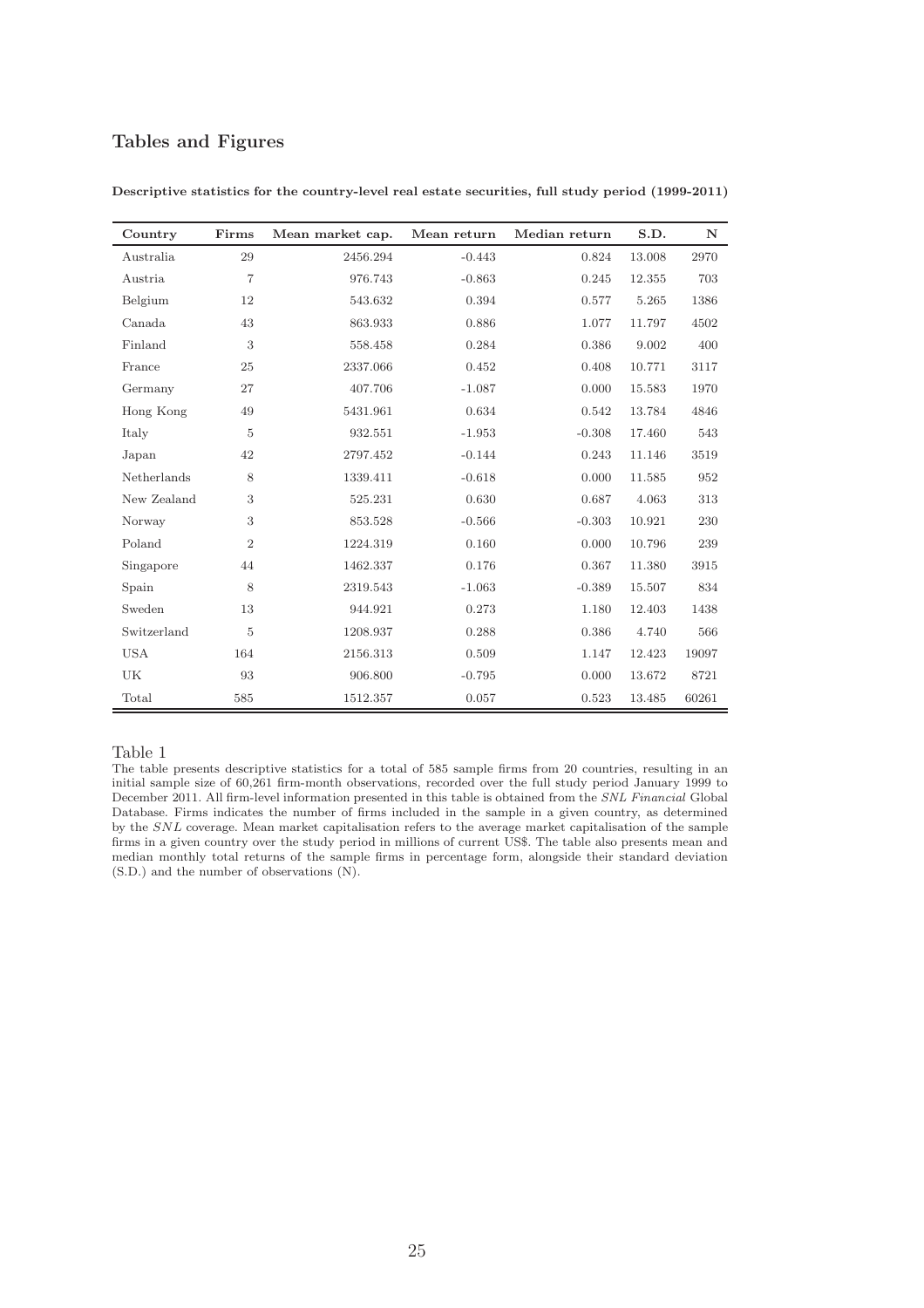|             | 2002-2011   |        | 2002-2007   |        |  |
|-------------|-------------|--------|-------------|--------|--|
| Country     | Mean return | S.D.   | Mean return | S.D.   |  |
| Australia   | $-0.499$    | 13.272 | 1.410       | 6.022  |  |
| Austria     | $-1.097$    | 13.291 | $-0.120$    | 4.736  |  |
| Belgium     | 0.435       | 5.478  | 0.724       | 4.232  |  |
| Canada      | 0.908       | 10.893 | 1.671       | 9.223  |  |
| Finland     | 0.504       | 9.742  | 1.943       | 6.824  |  |
| France      | 0.389       | 10.513 | 1.327       | 9.676  |  |
| Germany     | $-1.194$    | 15.281 | 0.705       | 15.518 |  |
| Hong Kong   | 0.653       | 13.826 | 2.071       | 12.881 |  |
| Italy       | $-2.856$    | 17.459 | 0.540       | 7.901  |  |
| Japan       | $-0.236$    | 10.815 | 1.449       | 8.899  |  |
| Netherlands | $-0.749$    | 12.512 | 0.951       | 5.125  |  |
| New Zealand | 0.630       | 4.063  | 1.131       | 3.693  |  |
| Norway      | $-0.486$    | 11.67  | 1.331       | 6.449  |  |
| Poland      | 0.461       | 10.834 | 2.413       | 10.36  |  |
| Singapore   | 0.385       | 11.258 | 1.889       | 8.53   |  |
| Spain       | $-1.564$    | 16.584 | 2.512       | 12.135 |  |
| Sweden      | 0.295       | 12.485 | 1.625       | 9.751  |  |
| Switzerland | 0.355       | 4.797  | 0.705       | 3.756  |  |
| <b>USA</b>  | 0.465       | 12.605 | 0.936       | 7.429  |  |
| UK          | $-1.041$    | 14.206 | 0.563       | 9.151  |  |
| Total       | $-0.001$    | 13.515 | 1.361       | 10.554 |  |

Descriptive statistics for the monthly total return on country-level real estate securities, selected sub-periods

#### Table 2

The table presents descriptive statistics on the total monthly return for a total of 585 sample firms from 20 countries, resulting in an initial sample size of 60,261 firm-month observations. The return data is presented for two sub-periods, i) the period following the introduction of US REITs into the broader stock market indices, which may have influenced investor awareness with regard to listed real estate investment firms, that is the sub-period 2002-2011, and ii) the period prior to the onset of the global financial crisis, that is the sub-period 2002-2007. All firm-level information presented in this table is obtained from the SNL Financial Global Database. Monthly total returns of the sample firms are presented in percentage form, alongside their standard deviation (S.D.).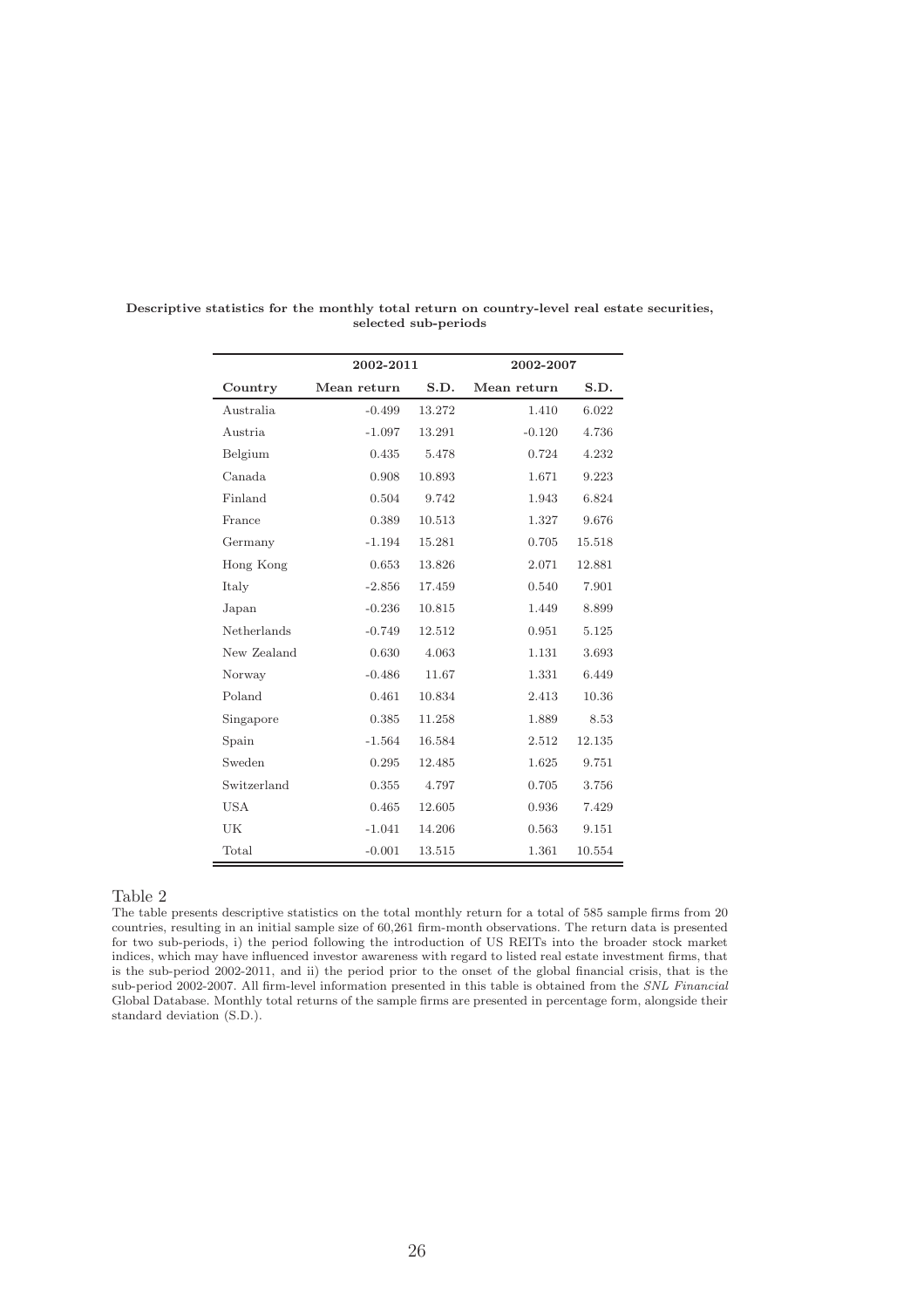|                        | Panel (a): Macroeconomic control variables |          |       |     |  |  |  |
|------------------------|--------------------------------------------|----------|-------|-----|--|--|--|
| Variable               | Mean                                       | Median   | S.D.  | N   |  |  |  |
| Risk-free rate         | 0.206                                      | 0.150    | 0.167 | 155 |  |  |  |
| MSCI                   | 0.174                                      | 0.639    | 4.864 | 155 |  |  |  |
| Country residual       | 0.006                                      | 0.038    | 3.610 | 155 |  |  |  |
| Real estate residual   | 0.007                                      | 0.215    | 5.411 | 155 |  |  |  |
| Currency residual      | $-0.205$                                   | $-0.189$ | 0.329 | 155 |  |  |  |
| Common currency factor | $-0.204$                                   | $-0.302$ | 1.984 | 155 |  |  |  |
| US inflation           | 0.205                                      | 0.202    | 0.407 | 155 |  |  |  |
| Country governance     | 1.401                                      | 1.430    | 0.207 | 155 |  |  |  |

#### Descriptive statistics for the control variables, full study period (1999-2011)

Panel (b): Firm-level control variables

| Variable                        | Mean     | Median  | S.D.     | N      |
|---------------------------------|----------|---------|----------|--------|
| DE ratio                        | 1.855    | 1.010   | 4.395    | 51613  |
| Firm size (in US\$ mil.)        | 1880.210 | 677.229 | 3934.682 | 60972  |
| Rate of investment              | 0.035    | 0.000   | 1.546    | 21783  |
| Proportion of observations with |          |         |          |        |
| REIT status dummy               | 0.484    | 0.000   | 0.500    | 106000 |

#### Table 3

The table presents descriptive statistics on the control variables included in our regression model, summarised over the period January 1999 to December 2011. Panel (a) contains the macroeconomic variables. The riskfree rate is the monthly total return on 1-month US Treasury bills obtained from Kenneth French's database. MSCI is the monthly total return on the MSCI world stock market index. The country residual is obtained from regressing the monthly excess (over the risk-free rate) total return on country c's main stock market index on the monthly excess total world stock market return and collecting the residuals that represent the orthogonalised country factors. The real estate residual is obtained from a projection of the monthly excess total return on country c's EPRA/NAREIT listed real estate index on the corresponding excess return on the world stock market index and the country's main stock market index and collecting the residuals that represent the orthogonalised real estate factor. The currency residual is obtained from projecting the monthly change in country c's exchange rate relative to the US\$ on the changes in all other countries' exchange rates relative to the US\$ and collecting the residuals, which we average to obtain the residual currency factor. The common currency factor is obtained from averaging the deviation from the mean predicted values of this projection (excluding the constant). US inflation is the change in the CPI index. All macroeconomic data is presented in percentage format. Country governance is the equally-weighted average of the six component scores of the World Governance Indicators obtained from the World Bank. Panel (b) contains the firmlevel control variables. DE Ratio is the debt-to-equity ratio of the sample firms. Firm size is the market capitalisation of the sample firms in millions of current US\$. The rate of investment is the annual change in net real estate investment relative to the beginning of period net real estate investment (in decimal form). REIT status is a dummy variable that takes the value of one if a firm has elected the REIT status. All firm-level data is from SNL.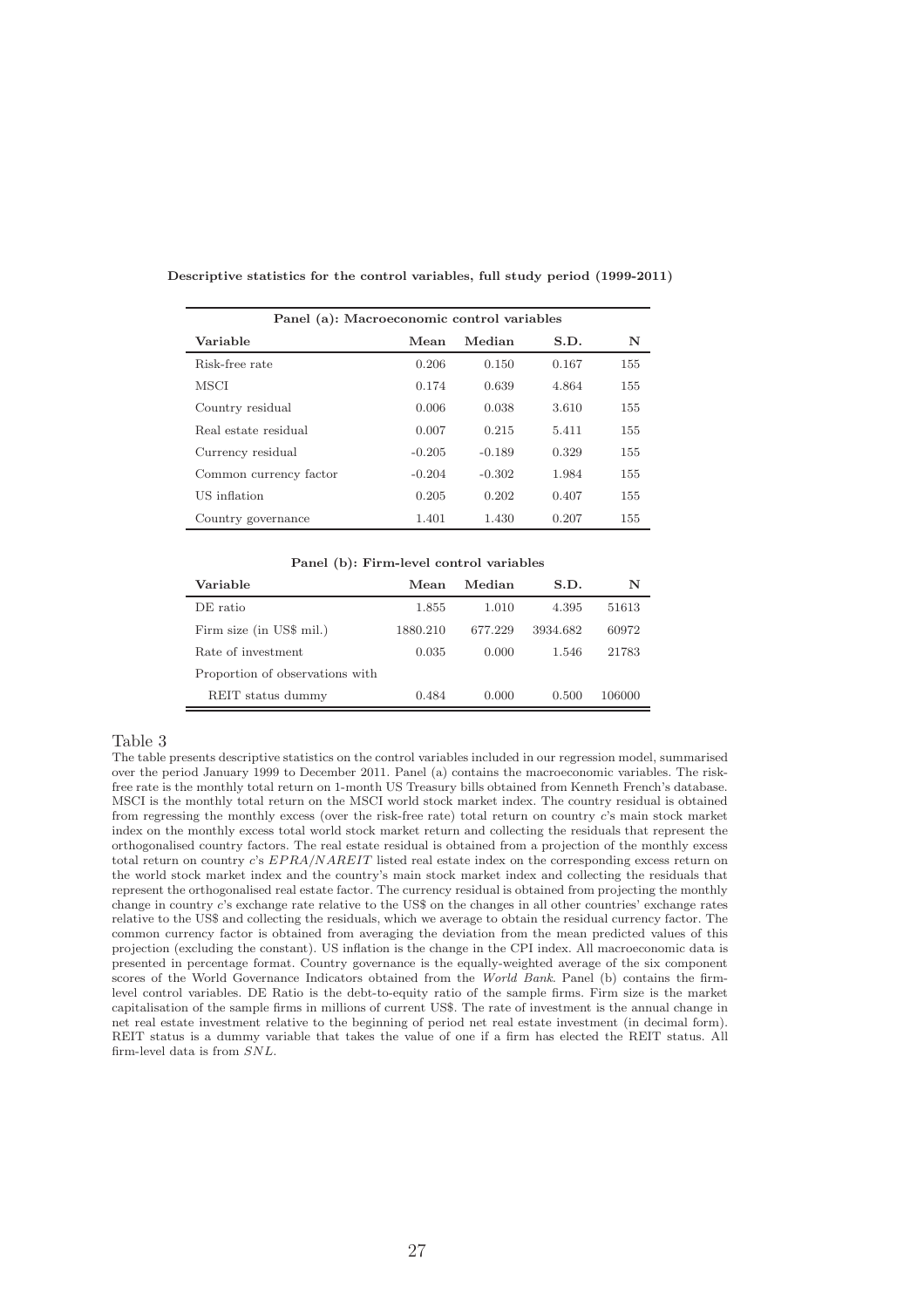| Country     | Mean        | Median   | S.D.  | N     |
|-------------|-------------|----------|-------|-------|
| Australia   | 0.035       | 0.048    | 0.250 | 2859  |
| Austria.    | 0.024       | 0.026    | 0.274 | 776   |
| Belgium     | 0.036       | 0.037    | 0.280 | 1237  |
| Canada      | 0.048       | 0.036    | 0.261 | 4108  |
| Finland     | 0.006       | 0.022    | 0.207 | 399   |
| France      | $-0.025***$ | $-0.019$ | 0.228 | 2808  |
| Germany     | 0.053       | 0.048    | 0.264 | 2080  |
| Hong Kong   | 0.149       | 0.148    | 0.270 | 4447  |
| Italy       | $-0.030***$ | $-0.032$ | 0.225 | 580   |
| Japan       | $-0.131***$ | $-0.140$ | 0.284 | 3949  |
| Netherlands | 0.081       | 0.074    | 0.195 | 878   |
| New Zealand | $-0.001$    | $-0.035$ | 0.290 | 310   |
| Norway      | 0.041       | 0.012    | 0.181 | 244   |
| Poland      | 0.087       | 0.130    | 0.174 | 223   |
| Singapore   | 0.021       | 0.031    | 0.268 | 3709  |
| Spain       | 0.013       | 0.004    | 0.249 | 834   |
| Sweden      | $-0.030***$ | $-0.046$ | 0.297 | 1480  |
| Switzerland | $-0.103***$ | $-0.025$ | 0.321 | 609   |
| <b>USA</b>  | $-0.037***$ | $-0.037$ | 0.269 | 17292 |
| UK          | 0.048       | 0.051    | 0.256 | 8662  |

Descriptive statistics for the underpricing variable, full study period (1999-2011)

#### Table 4

The table presents the descriptive statistics for the underpricing variable. The underpricing variable is the rolling 24-month correlation between the returns on the listed real estate firms in a country and the monthly change in the default spread in the corresponding country. A significant negative value indicates significant mispricing of credit exploited by the listed real estate firms in the country on average over the study period 1999 to 2011. Asterisks denote the results from a t-test for  $H_0$ : Mean = 0 vs.  $H_A$ : Mean < 0. Significance is indicated as follows: \*\*\*  $p < 0.01$ , \*\*  $p < 0.05$ , \*  $p < 0.10$ .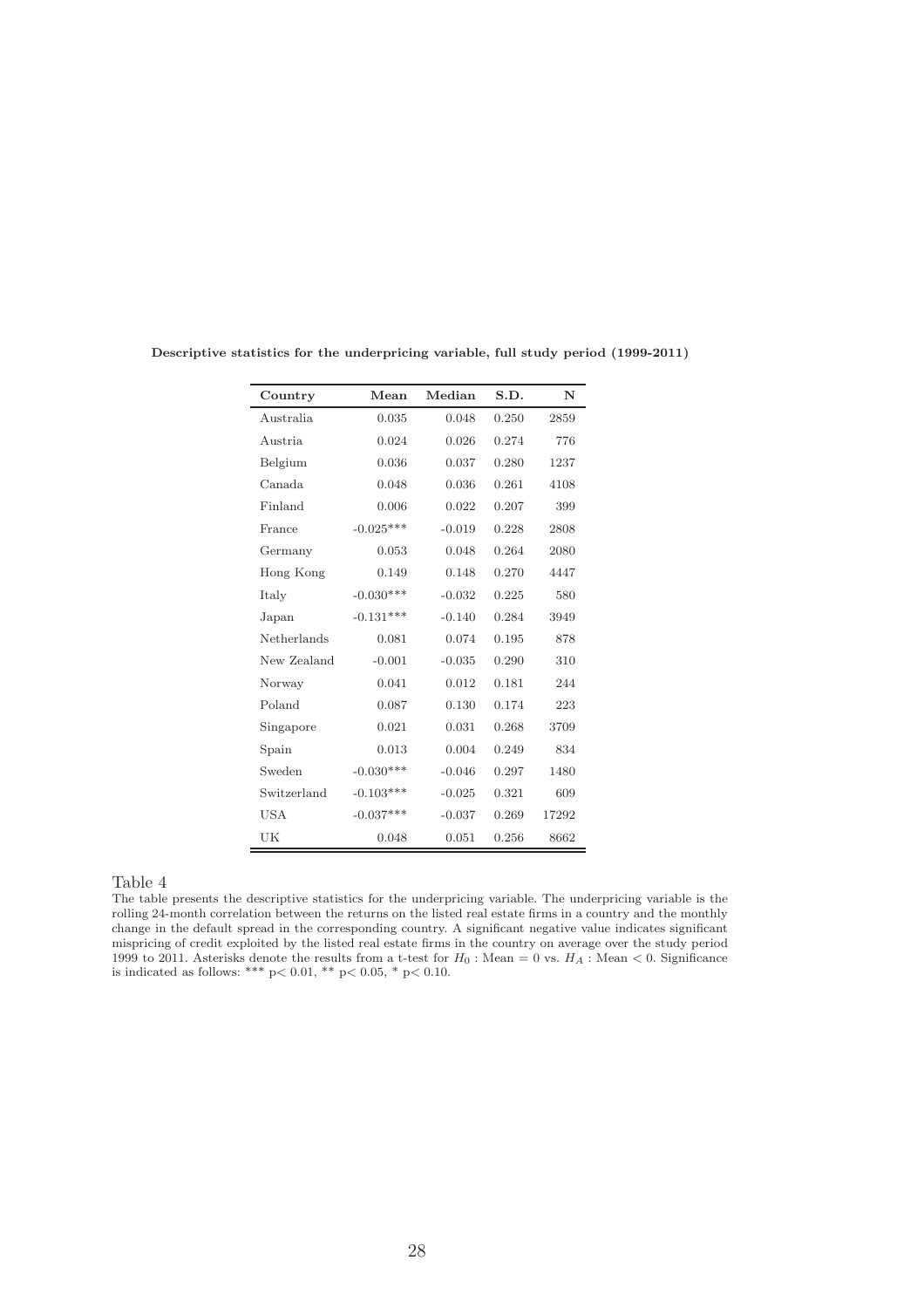| Variables                 | (1)      | $\left( 2\right)$ | (3)      | (4)      | (5)      | (6)      | (7)      | (8)      | (9)      | (10)     | (11)    | (12) |
|---------------------------|----------|-------------------|----------|----------|----------|----------|----------|----------|----------|----------|---------|------|
| $(1)$ MSCI                | 1.00     |                   |          |          |          |          |          |          |          |          |         |      |
| $(2)$ CTRY                | 0.00     | 1.00              |          |          |          |          |          |          |          |          |         |      |
| $(3)$ RERES               | 0.00     | 0.00              | 1.00     |          |          |          |          |          |          |          |         |      |
| $(4)$ FXRES               | $-0.23*$ | $-0.00$           | $-0.03*$ | 1.00     |          |          |          |          |          |          |         |      |
| $(5)$ FXCOM               | $-0.66*$ | $-0.09*$          | $-0.16*$ | $0.13*$  | 1.00     |          |          |          |          |          |         |      |
| $(6)$ USIN                | $0.07*$  | $0.01*$           | $0.07*$  | $-0.05*$ | $-0.15*$ | 1.00     |          |          |          |          |         |      |
| $(7)$ UPRIC               | 0.00     | $0.04*$           | $0.02*$  | $-0.00$  | $-0.00$  | 0.01     | 1.00     |          |          |          |         |      |
| $(8)$ DE Ratio            | 0.00     | $-0.00$           | $-0.00$  | $0.01*$  | 0.00     | 0.01     | $-0.03*$ | 1.00     |          |          |         |      |
| $(9)$ LN Firm size        | $0.03*$  | 0.01              | $0.02*$  | $-0.06*$ | $-0.03*$ | $-0.03*$ | $-0.04*$ | $-0.11*$ | 1.00     |          |         |      |
| $(10)$ REIT status        | $-0.00$  | $-0.00$           | $-0.00$  | $-0.00$  | 0.00     | $-0.00$  | $-0.05*$ | $0.01*$  | $0.11*$  | 1.00     |         |      |
| $(11)$ Country governance | $-0.02*$ | $-0.01*$          | $0.04*$  | $-0.03*$ | $0.01*$  | $-0.06*$ | $0.09*$  | $-0.08*$ | $-0.10*$ | $-0.13*$ | 1.00    |      |
| $(12)$ Rate of investment | $-0.02*$ | 0.00              | $-0.01*$ | 0.01     | $0.01*$  | $-0.00$  | $0.02*$  | $0.11*$  | $-0.05*$ | 0.01     | $-0.01$ | 1.00 |

Correlation table for independent variables, full study period (1999-2011)

Table 5: The table presents the pairwise Pearson correlation coefficients between the independent variables included in our study. MSCI is the monthly total return on the MSCI world stock market index. The country residual CTRY is obtained from regressing the monthly excess (over the risk-free rate) total return on country <sup>c</sup>'s main stock market index on the monthly excess total world stock market return and collecting the residuals that represent the orthogonalised country factors. The real estate residual RERES is obtained froma projection of the monthly excess total return on country c's EPRA/NAREIT listed real estate index on the corresponding excess return on the world stock market index and the country's main stock market index and collecting the residuals that represent the orthogonalised real estate factor. The currency residual FXRES is obtained from projecting the monthlychange in country c's exchange rate relative to the US\$ on the changes in all other countries' exchange rates relative to the US\$ and collecting the residuals, which we average to obtain the residual currency factor. The common currency factor FXCOM is obtained from averaging the deviation from the mean predicted values of this projection (excluding the constant). USIN is unexpected US inflation from filtering the monthly change in the CPI index using an ARIMA (0,1,1) specification and collecting the residual. The underpricing variable UPRICis the rolling 24-month correlation between the returns on the listed real estate firms in country  $c$  and the monthly change in the default spread in the corresponding country. DE Ratio is the debt-to-equity ratio of the sample firms. LN Firm size is the log of the market capitalisation of the sample firms. REIT status is <sup>a</sup> dummy variable that takes the value of one if <sup>a</sup> firm has elected the REIT status. Country governance is the equally-weighted average of the six component scores of the World Governance Indicators. The rate of investment is theannual change in net real estate investment relative to the beginning of period net real estate investment. The asterisk denotes significance at the 5% level.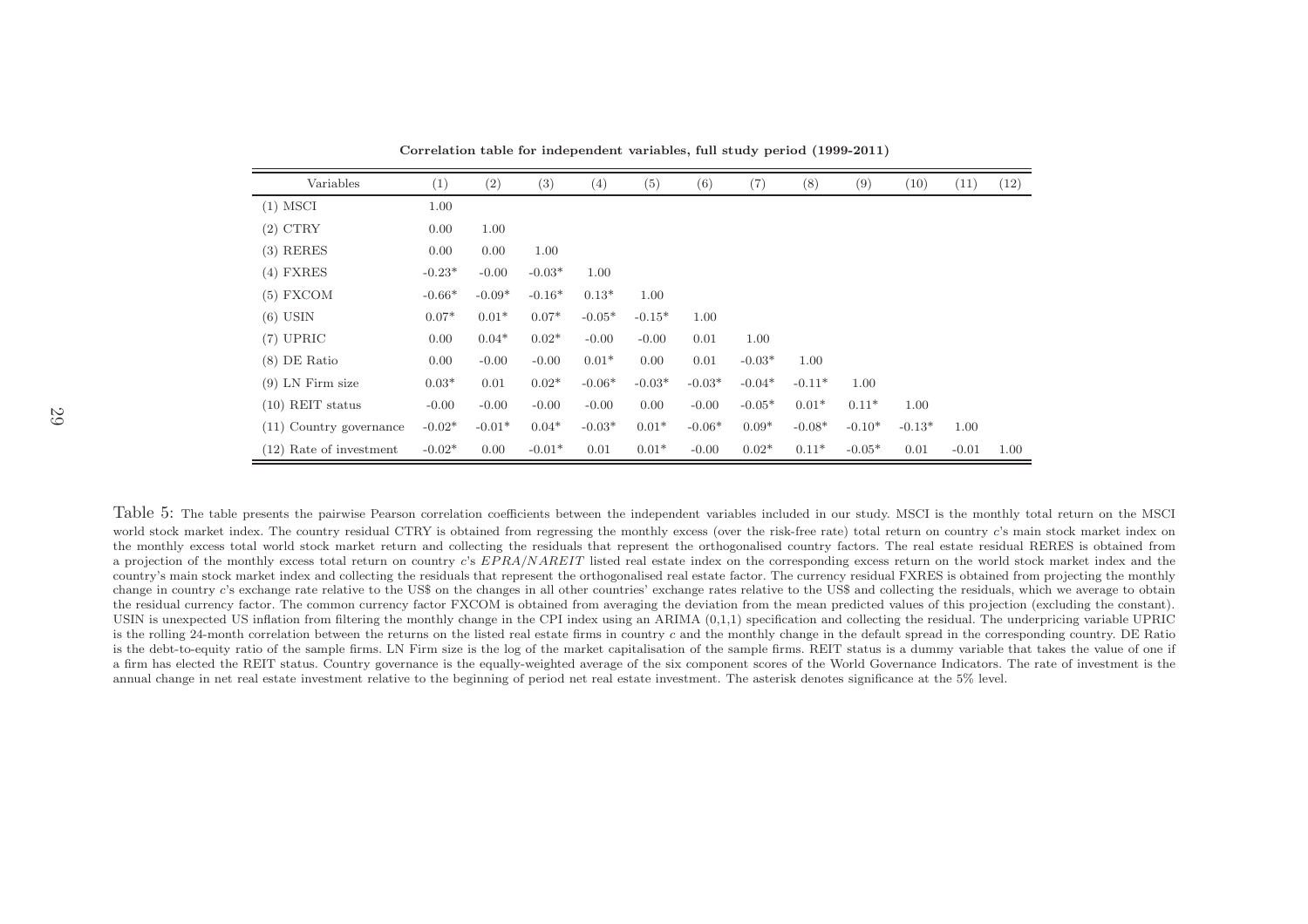|                                       | (1)          | (2)        | (3)            | (4)                |
|---------------------------------------|--------------|------------|----------------|--------------------|
| Variable                              | Global panel | IV panel   | Residual UPRIC | <b>UPRIC Dummy</b> |
|                                       |              |            |                |                    |
| <b>MSCI</b>                           | $1.002***$   | $1.036***$ | $1.002***$     | $0.992***$         |
|                                       | (0.03)       | (0.04)     | (0.03)         | (0.03)             |
| $\rm CTRY$                            | $0.558***$   | $1.317***$ | $0.567***$     | $0.567***$         |
|                                       | (0.04)       | (0.39)     | (0.04)         | (0.04)             |
| <b>RERES</b>                          | $0.683***$   | $0.684***$ | $0.685***$     | $0.684***$         |
|                                       | (0.03)       | (0.03)     | (0.03)         | (0.03)             |
| <b>FXRES</b>                          | $-0.278$     | $-0.295$   | $-0.284$       | $-0.376**$         |
|                                       | (0.19)       | (0.20)     | (0.20)         | (0.19)             |
| <b>FXCOM</b>                          | $0.416***$   | $0.539***$ | $0.414***$     | $0.389***$         |
|                                       | (0.05)       | (0.09)     | (0.05)         | (0.05)             |
| <b>USIN</b>                           | $1.323***$   | $1.481***$ | $1.350***$     | $1.275***$         |
|                                       | (0.18)       | (0.21)     | (0.18)         | (0.18)             |
| Governance                            | $-0.029*$    | $-0.022$   | $-0.033**$     | $-0.026*$          |
|                                       | (0.02)       | (0.02)     | (0.02)         | (0.02)             |
| DE Ratio                              | $-0.000$     | $-0.000$   | $-0.000$       | $-0.000$           |
|                                       | (0.00)       | (0.00)     | (0.00)         | (0.00)             |
| LN Firm size                          | $0.004***$   | $0.004***$ | $0.004***$     | $0.004***$         |
|                                       | (0.00)       | (0.00)     | (0.00)         | (0.00)             |
| REIT status                           | $0.005***$   | $0.005***$ | $0.005***$     | $0.005***$         |
|                                       | (0.00)       | (0.00)     | (0.00)         | (0.00)             |
| L.UPRIC                               | $-0.005**$   |            |                |                    |
|                                       | (0.00)       |            |                |                    |
| Residual UPRIC                        |              |            | $-0.004**$     |                    |
|                                       |              |            | (0.00)         |                    |
| UPRIC dummy                           |              |            |                | $-0.002*$          |
|                                       |              |            |                | (0.00)             |
| Constant                              | 0.023        | 0.017      | 0.030          | 0.018              |
|                                       | (0.02)       | (0.02)     | (0.02)         | (0.02)             |
|                                       |              |            |                |                    |
| Observations                          | 40,806       | 40,806     | 39,872         | 41,451             |
| R-squared                             | 0.3088       | 0.286      | 0.3086         | 0.3049             |
| Year dummies                          | Yes          | Yes        | Yes            | Yes                |
| Country dummies                       | Yes          | Yes        | Yes            | Yes                |
| Firm clusters                         | 566          | 566        | 565            | 571                |
| Kleibergen-Paap rank LM statistic     |              | 101.7      |                |                    |
| Kleibergen-Paap rank Wald F statistic |              | 123.6      |                |                    |

#### Regression results for global firm panel - full study period 1999-2011

#### Table 6

A global panel of monthly excess firm returns is regressed on the inverse of the lagged underpricing variable and the macroeconomic controls as well as controls for leverage, firm size, REIT status and country-level governance (column 1). In IV Global panel (column 2), the country residual is instrumented by the lagged underpricing variable. First-stage results are not reported. The Kleibergen-Paap rank LM statistic assesses instrument relevance, the Wald F statistic assesses instrument strength. Column 3 replaces the underpricing variable calculated on raw returns with an equivalent variable calculated on the basis of returns filtered through the multi-factor international macro asset pricing model. Column 4 considers a dummy variable that takes the value of one if the firm at time  $t$  exhibits an (inverse) underpricing symptom of more than 20%. Robust standard errors, in parentheses, are clustered by the firm identifier. Significance is indicated as follows: \*\*\*  $p<0.01$ , \*\*  $p<0.05$ , \*  $p<0.10$ .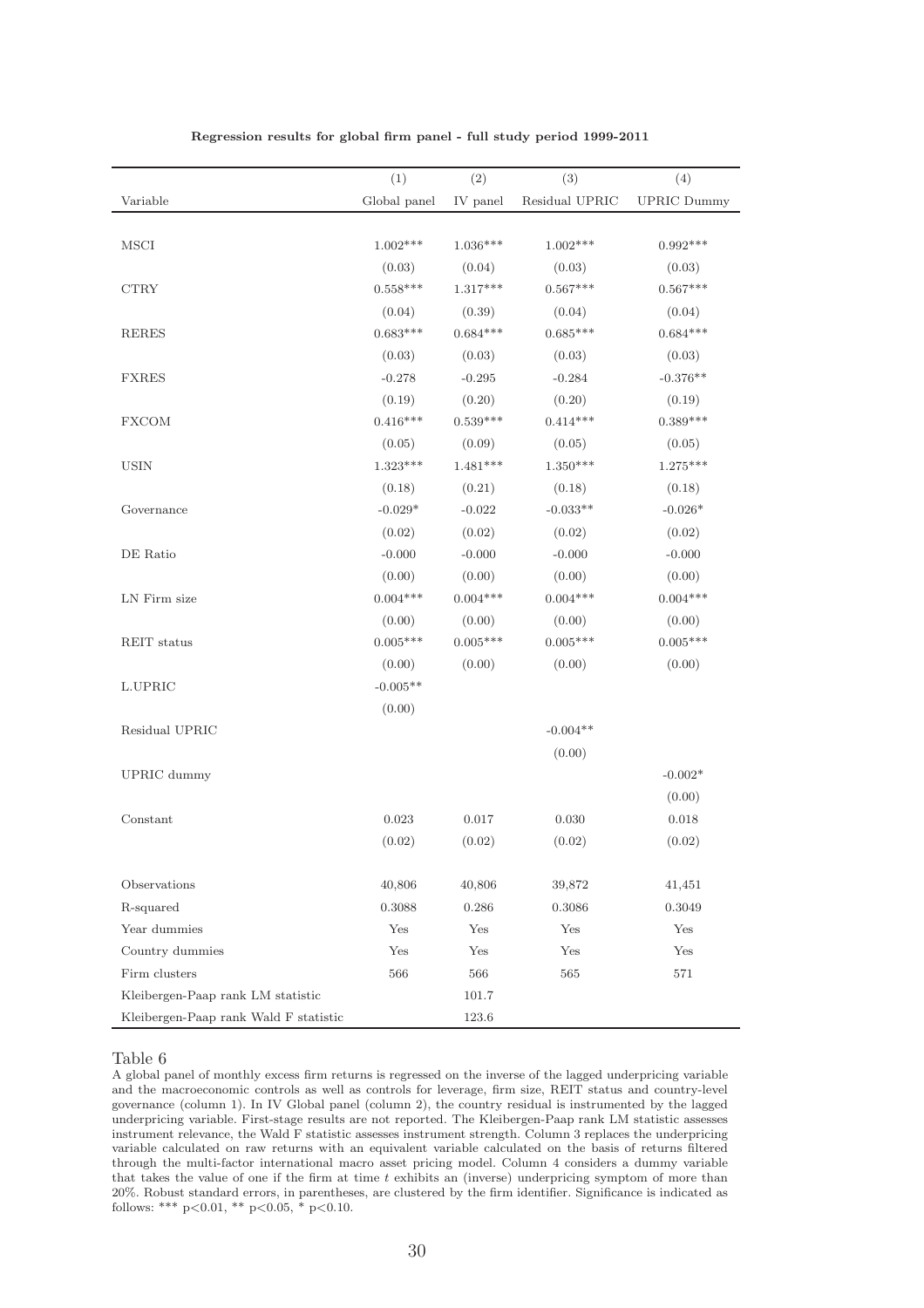|                                         | (1)        | (2)       | (3)        | (4)         | (5)         | (6)         | (7)         | (8)         | (9)         |
|-----------------------------------------|------------|-----------|------------|-------------|-------------|-------------|-------------|-------------|-------------|
| Variable                                | Dummy 0.1  | Dummy 0.2 | Dummy 0.3  | Dummy 0.4   | Dummy 0.5   | Dummy 0.6   | Dummy 0.7   | Dummy 0.8   | Dummy 0.9   |
|                                         |            |           |            |             |             |             |             |             |             |
| UPRIC dummy 1                           | $-0.002**$ |           |            |             |             |             |             |             |             |
|                                         | (0.00)     |           |            |             |             |             |             |             |             |
| UPRIC dummy 2                           |            | $-0.002*$ |            |             |             |             |             |             |             |
|                                         |            | (0.00)    |            |             |             |             |             |             |             |
| UPRIC dummy 3                           |            |           | $-0.004**$ |             |             |             |             |             |             |
|                                         |            |           | (0.00)     |             |             |             |             |             |             |
| UPRIC dummy $4$                         |            |           |            | $-0.007***$ |             |             |             |             |             |
|                                         |            |           |            | (0.00)      |             |             |             |             |             |
| $\ensuremath{\mathrm{UPRIC}}$ dummy $5$ |            |           |            |             | $-0.009***$ |             |             |             |             |
|                                         |            |           |            |             | (0.00)      |             |             |             |             |
| UPRIC dummy 6                           |            |           |            |             |             | $-0.014***$ |             |             |             |
|                                         |            |           |            |             |             | (0.00)      |             |             |             |
| UPRIC dummy 7                           |            |           |            |             |             |             | $-0.018***$ |             |             |
|                                         |            |           |            |             |             |             | (0.01)      |             |             |
| UPRIC dummy 8                           |            |           |            |             |             |             |             | $-0.018***$ |             |
|                                         |            |           |            |             |             |             |             | (0.01)      |             |
| UPRIC dummy 9                           |            |           |            |             |             |             |             |             | $-0.018***$ |
|                                         |            |           |            |             |             |             |             |             | (0.01)      |
| Observations                            | 41,451     | 41,451    | 41,451     | 41,451      | 41,451      | 41,451      | 41,451      | 41,451      | 41,451      |
| Firm clusters                           | 571        | 571       | 571        | 571         | 571         | 571         | $571\,$     | 571         | 571         |

Robustness tests on threshold for UPRIC dummy variable - full study period 1999-2011

Table 7: The table presents the regression of a global panel of monthly excess firm returns on a dummy variable that takes the value of one if the underpricing variable exceeds the threshold stated in the column headers. The regression controls for all the macroeconomic factors in our main model (the world stock market, the residual country factor, foreign currency factors, US inflation as well as controls for leverage, firm size, REIT status and country level governance). We include dummy variables to capture country and year effects. Robuststandard errors, in parentheses, are clustered by the firm identifier. Significance is indicated as follows: \*\*\* p<0.01, \*\* p<0.05, \* p<0.10.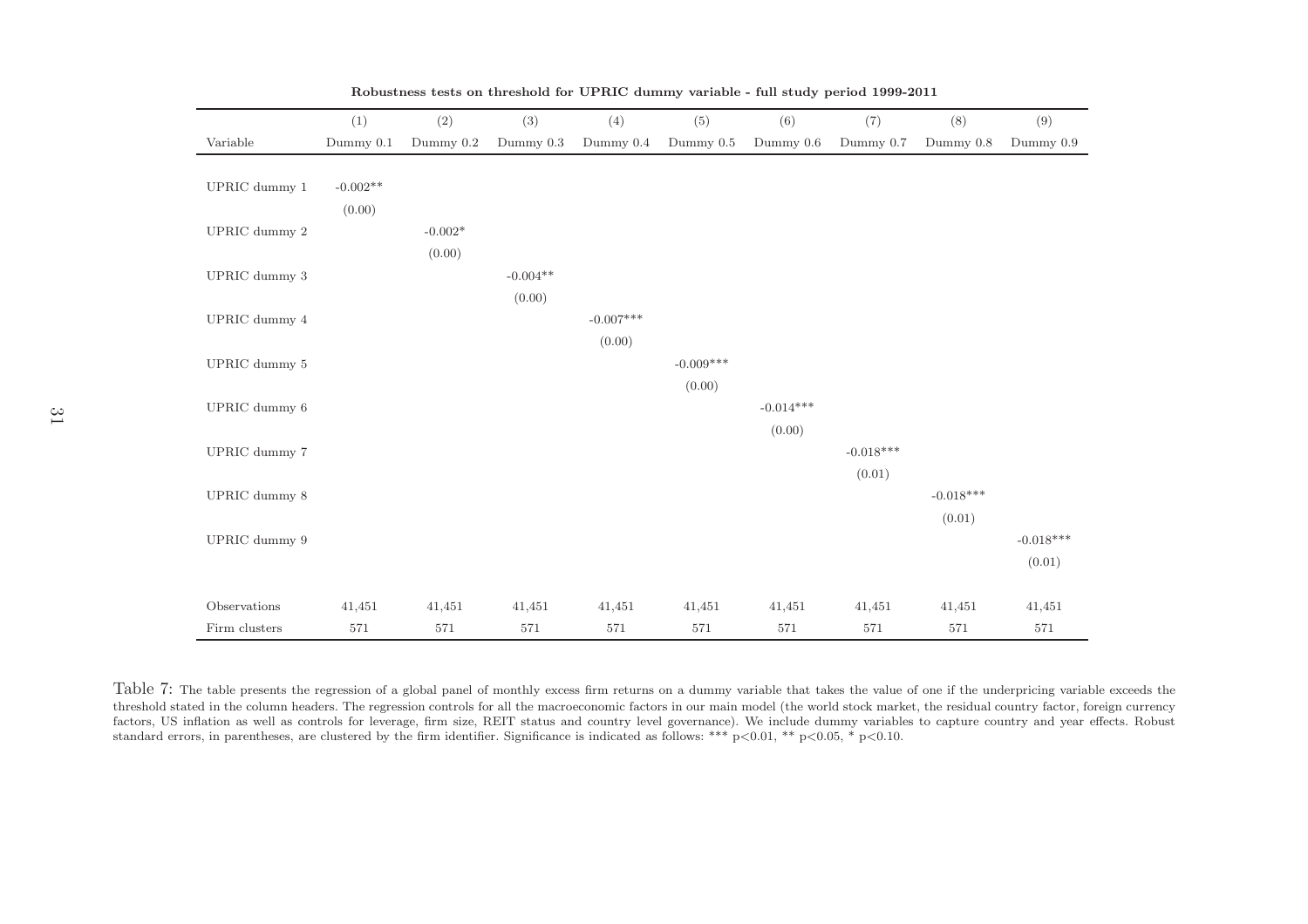|                            | (1)          | (2)            | (3)           | (4)        | (5)               |
|----------------------------|--------------|----------------|---------------|------------|-------------------|
| Variable                   | Lending cost | Business cycle | Non-linearity | Momentum   | Investment growth |
|                            |              |                |               |            |                   |
| <b>MSCI</b>                | $1.006***$   | $1.003***$     | $1.003***$    | $1.008***$ | $0.896***$        |
|                            | (0.03)       | (0.03)         | (0.03)        | (0.03)     | (0.04)            |
| <b>CTRYRES</b>             | $0.577***$   | $0.555***$     | $0.558***$    | $0.583***$ | $0.201***$        |
|                            | (0.04)       | (0.03)         | (0.04)        | (0.04)     | (0.04)            |
| <b>RERES</b>               | $0.684***$   | $0.683***$     | $0.684***$    | $0.722***$ | $0.883***$        |
|                            | (0.03)       | (0.03)         | (0.03)        | (0.03)     | (0.04)            |
| <b>FXRES</b>               | $-0.182$     | $-0.271$       | $-0.290$      | $-0.391**$ | $-0.446**$        |
|                            | (0.20)       | (0.20)         | (0.19)        | (0.20)     | (0.22)            |
| <b>FXCOM</b>               | $0.393***$   | $0.417***$     | $0.418***$    | $0.351***$ | $0.237***$        |
|                            | (0.05)       | (0.05)         | (0.05)        | (0.06)     | (0.06)            |
| <b>USIN</b>                | $1.281***$   | $1.328***$     | $1.326***$    | $1.127***$ | $1.012***$        |
|                            | (0.18)       | (0.18)         | (0.18)        | (0.19)     | (0.27)            |
| Governance                 | $-0.044***$  | $-0.028*$      | $-0.029*$     | $-0.041**$ | $-0.080$          |
|                            | (0.02)       | (0.02)         | (0.02)        | (0.02)     | (0.05)            |
| DE Ratio                   | $-0.000$     | $-0.000$       | $-0.000$      | $-0.000$   | 0.000             |
|                            | (0.00)       | (0.00)         | (0.00)        | (0.00)     | (0.00)            |
| LN Firm size               | $0.004***$   | $0.004***$     | $0.004***$    | $0.004***$ | $0.004***$        |
|                            | (0.00)       | (0.00)         | (0.00)        | (0.00)     | (0.00)            |
| REIT status                | $0.005***$   | $0.005***$     | $0.005***$    | $0.005***$ | $0.006***$        |
|                            | (0.00)       | (0.00)         | (0.00)        | (0.00)     | (0.00)            |
| L.UPRIC                    | $-0.005*$    | $-0.005**$     | $-0.005**$    | $-0.005**$ |                   |
|                            | (0.00)       | (0.00)         | (0.00)        | (0.00)     |                   |
| Lending rate               | $0.154***$   |                |               |            |                   |
|                            | (0.06)       |                |               |            |                   |
| $\Delta$ Spread            | $-0.008$     |                |               |            |                   |
|                            | (0.01)       |                |               |            |                   |
| <b>BUSINTER</b>            |              | $-0.093$       |               |            |                   |
|                            |              | (0.12)         |               |            |                   |
| $\operatorname{L.UPRIC^2}$ |              |                | 0.011         |            |                   |
|                            |              |                | (0.01)        |            |                   |
| BH <sub>6</sub> M          |              |                |               | $0.002\,$  |                   |
|                            |              |                |               | (0.00)     |                   |
| <b>INVINTER</b>            |              |                |               |            | $-0.002***$       |
|                            |              |                |               |            | (0.00)            |
|                            |              |                |               |            |                   |
| Observations               | 39,930       | 40,806         | 40,806        | 33,368     | 18,313            |
| Firm clusters              | 566          | 566            | $566\,$       | $564\,$    | $197\,$           |

Robustness tests

#### Table 8

The table presents the robustness tests. We regress a global panel of monthly excess firm returns on the underpricing variable. The regressions control for all the macroeconomic factors and firm-level variables in our main model. Column 1 controls for two aspects of the cost of debt, the lending rate and the change in the default spread (∆ Spread). Column 2 considers a potential interaction between unpriced credit and the business cycle by controlling for the product of the country residual and the underpricing variable in BUSINTER. Column 3 considers the possibility of non-linearities in the relationship between underpriced credit and firm performance by controlling for the square of the underpricing variable. Column 4 controls for return momentum using the 6-month buy-and-hold return BH6M on the sample firms. Column 5 considers an interaction term INVINTER, calculated between the underpricing variable and the rate of investment. We include dummy variables to capture country and year effects. Robust standard errors, in parentheses, are clustered by the firm identifier. Significance is indicated as follows: \*\*\*  $p<0.01$ , \*\*  $p<0.05$ , \*  $p<0.10$ .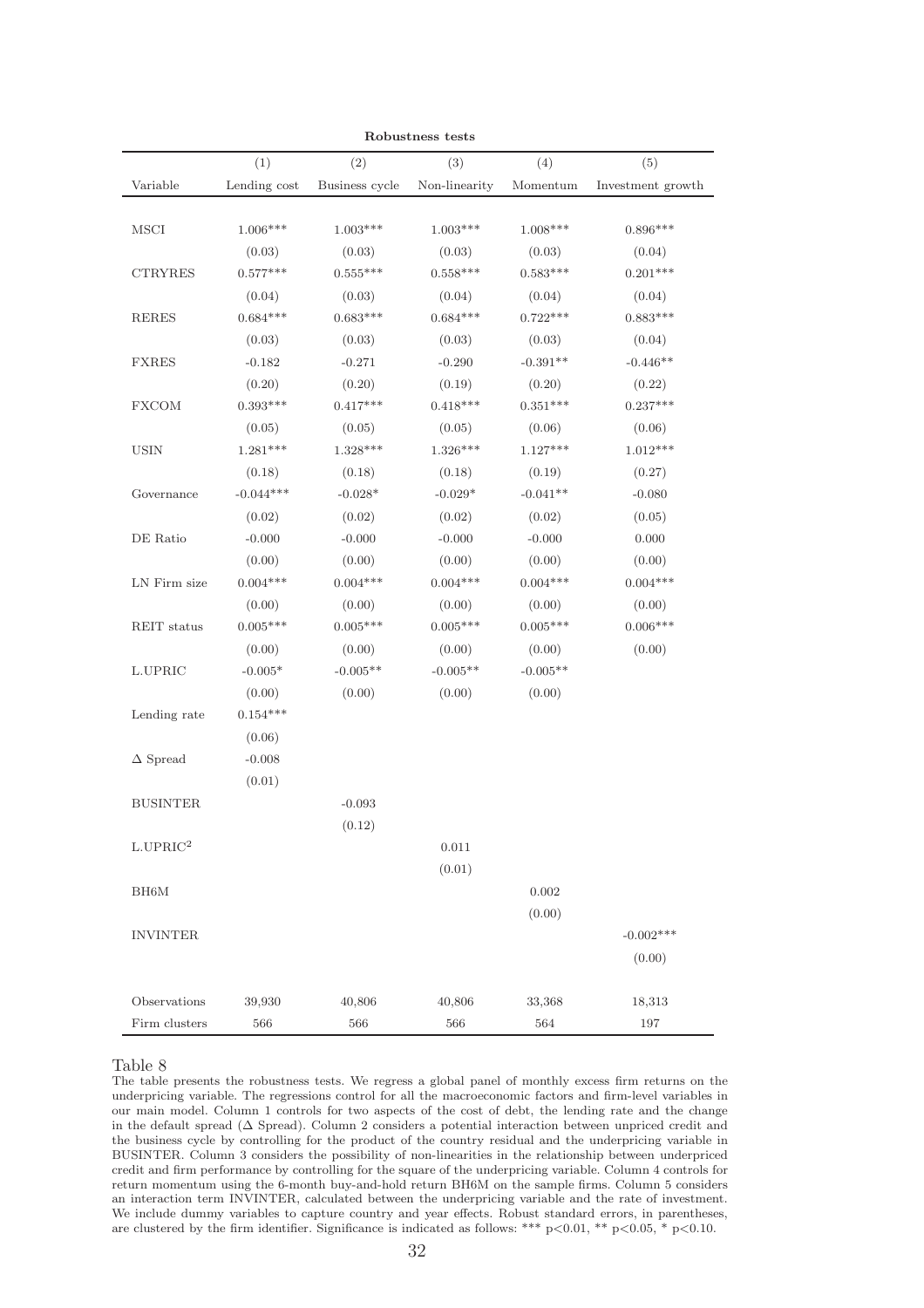|                    | (1)         | (2)                   |
|--------------------|-------------|-----------------------|
| Variable           | All stocks  | All stocks winsorised |
|                    |             |                       |
| <b>MSCI</b>        | $1.593***$  | $1.516***$            |
|                    | (0.11)      | (0.08)                |
| <b>CTRY</b>        | $1.171***$  | $1.006***$            |
|                    | (0.23)      | (0.16)                |
| <b>FXRES</b>       | $-6.813***$ | $-7.729***$           |
|                    | (1.23)      | (0.72)                |
| <b>FXCOM</b>       | 0.337       | 0.188                 |
|                    | (0.26)      | (0.22)                |
| <b>USIN</b>        | $7.664***$  | $6.022***$            |
|                    | (0.97)      | (0.87)                |
| <b>WLDIN</b>       | 31.688***   | 32.001***             |
|                    | (3.67)      | (2.07)                |
| L.UPRIC            | $-0.039$    | 0.111                 |
|                    | (0.26)      | (0.15)                |
| Constant           | $1.360***$  | $1.335***$            |
|                    | (0.09)      | (0.07)                |
|                    |             |                       |
| Observations       | 107,906     | 107,906               |
| Firm clusters      | 1,175       | 1,175                 |
| Year fixed effects | Yes         | Yes                   |

Robustness test on non-real estate stocks

#### Table 9

The table shows the robustness test for non-real estate, industrial firms. The regression replicates the base specification for this broader set of firms. Robust standard errors, in parentheses, are clustered by the firm identifier. Significance is indicated as follows: \*\*\* p<0.01, \*\* p<0.05, \* p<0.10.